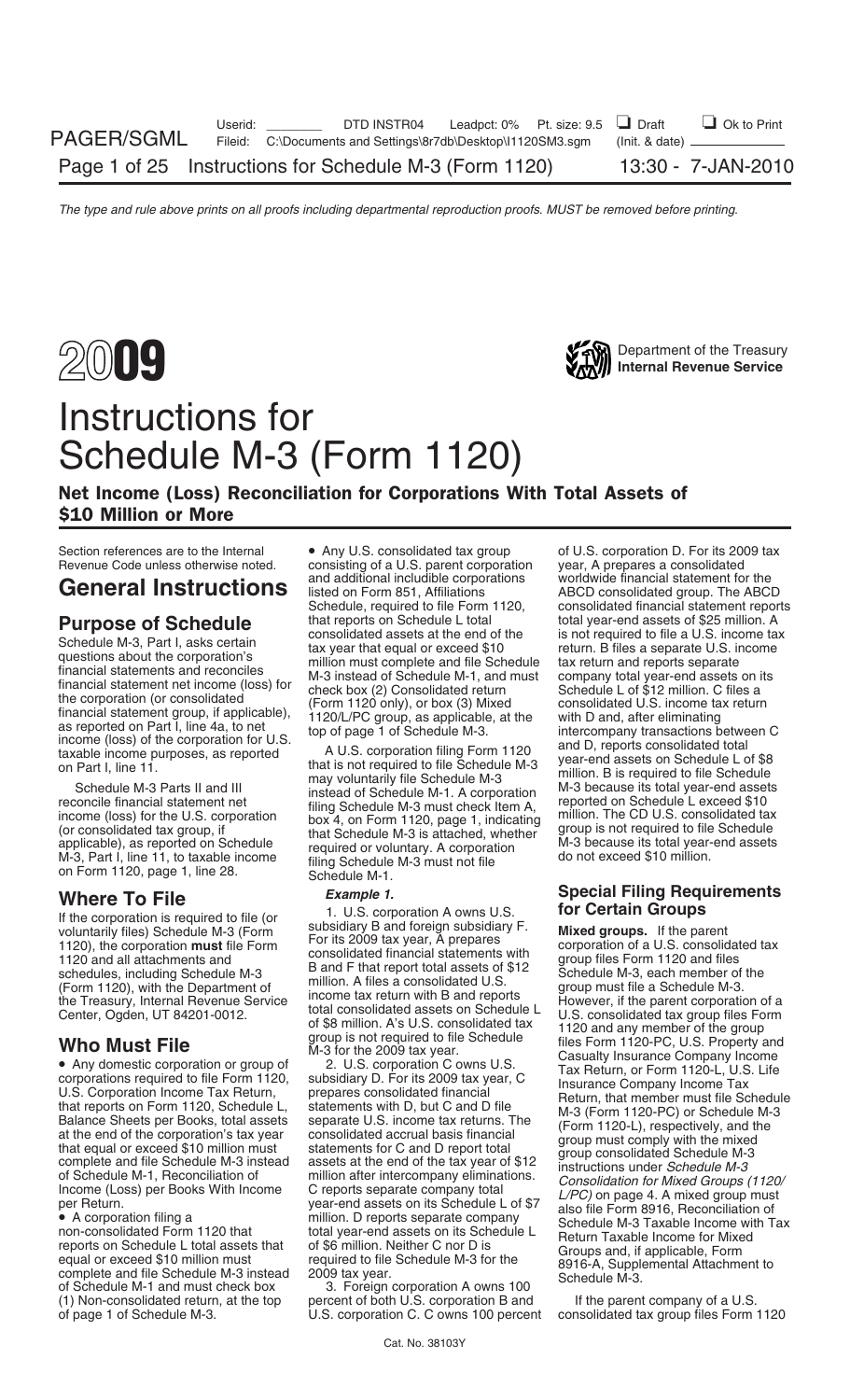and any member of the group files year, but reports on Form 1120, page sheet is prepared for any purpose for a Form 1120-PC or Form 1120-L and the 1, Item D, and on Form 1120, Schedule period ending with or within the tax consolidated Schedule L reported in the L, total consolidated assets at the end year, Schedule L must be prepared return includes the assets of all of the of the current tax year of less than \$10 showing non-tax-basis amounts. See<br>companies (the insurance companies million, the corporation is not required the instructions for Part I, as well as the non-insurance the schedule M-3 for the current tax companies), in order to determine if the year. The corporation may either (a) file statements and related non-tax-basis group meets the \$10 million threshold Schedule M-3, or (b) file Schedule M-1, balance sheets prepared for any<br>test for the requirement to file Schedule for the current tax year. However, if the purpose and the impact on th M-3, use the amount of total assets corporation chooses to file Schedule selection of the income statement used<br>
reported on Schedule L of the Schedul and the current tax year, and for a for Schedule M-3 and the related consolidated return. If the parent subsequent tax year the corporation is non-tax-basis balance sheet amount company of a U.S. consolidated tax required to file Schedule M-3, the that must be used for Schedule L. company of a U.S. consolidated tax required to file Schedule M-3, the group files Form 1120 and any member corporation must complete Sched

required to file Form 1065, U.S. Return must be determined on an overall equal the sum of the financial<br>of Partnership Income; Form 1120S, accrual method of accounting unless statement total assets for each<br>U.S. Income Tax U.S. Income Tax Return for an S both of the following apply: (a) the tax corporation listed on Form 851 and Corporation; Form 1120-F, U.S. Income returns of all includible corporations in included in the consolidated U.S.

Cooperative Associations, that report accrual basis.<br>
end of vear assets of \$10 million or **Note.** See the instructions for Part I, note. Note. See the instructions for Part I, corporation's books and records. The end of year assets of \$10 million or<br>more must complete Schedule M-3 line 1 for a discussion of non-tax-basis Schedule L balance sheet can s

For insurance companies included in the preparation of Schedule<br>the consolidated U.S. income tax<br>return, see the instructions for Part I,<br>lines 10 and 11, and Part II, line 7, for lines 10 and 11, and Part II, line 7, for<br>guidance on Schedule M-3 reporting of **Other Form 1120** Generally, total assets at the<br>intercompany dividends and statutory **Schedules Affected by** beginning of the year (Schedule intercompany dividends and statutory **Schedules Affected by** beginning of the year (Schedule L, line accounting adjustments.

# **Schedule M-3 Filing** (Form 1120) for the entire consolidated Thergers and acquisitions.<br> **Schedule M-3 Filing** group.<br> **Requisions assets at the end of the year, the Requisions**

million, the corporation is not required the instructions for Part I, line 1, for<br>to file Schedule M-3 for the current tax discussion of non-tax-basis income for the current tax year. However, if the M-1 for the current tax year, and for a for Schedule M-3 and the related<br>subsequent tax year the corporation is form-tax-basis balance sheet amounts

Tax Return of a Foreign Corporation; the U.S. consolidated tax group are income tax return (includible<br>and for Forms 1120-PC or 1120-L. For prepared using an overall cash method corporation) net of eliminations for<br>more in Cooperatives filing Form 1120-C, group prepares or is included in corporation does not prepare<br>U.S. Income Tax Return for financial statements prepared on an non-tax-basis financial statements, financial statements prepared on an non-tax-basis financial statements<br>accrual basis. Schedule L must be based on the

more must complete Schedule M-3 line 1, for a discussion of non-tax-basis Schedule L balance sheet can show<br>(Form 1120) instead of Schedule M-1, lincome statements and related tax-basis balance sheet amounts if the

If a non-tax-basis income statement<br>and related non-tax-basis balance

group files Form 1120 and any member corporation must complete Schedule L,<br>
Form 1120 and any member corporation must complete Schedule L, Form 1120-L and the consolidated columns in Parts II and III) for that line 15, col Form 1120) instead of Schedule M-1. income statements and related tax-basis balance sheet amounts if the (Form 1120) instead of Schedule M-1. Income statements and related the corporation is allowed to use books and

Intercompany dividends and statutory<br>accounting adjustments.<br>**Note** No Schedule M-3 is required for **Schedule M-3** at the close of the prior year (Schedule **Note.** No Schedule M-3 at the close of the prior year (Schedule M-axpayers filing Form 1120-REIT, U.S. **Requirements**<br>
Income Tax Return for Real Estate<br>
Income Tax Return for Real Estate<br>
Investment Trusts; Form 1120-REI

**Requirements**<br> **Requirement** Schedule L<br> **Example 16 Of the Schedule L** corporation's assets may not be netted<br> **If a corporation** was required to file<br> **If a non-tax-basis income statement** or reduced by the corporation' Schedule M-3 for the preceding tax and related non-tax-basis balance liabilities. In addition, total assets may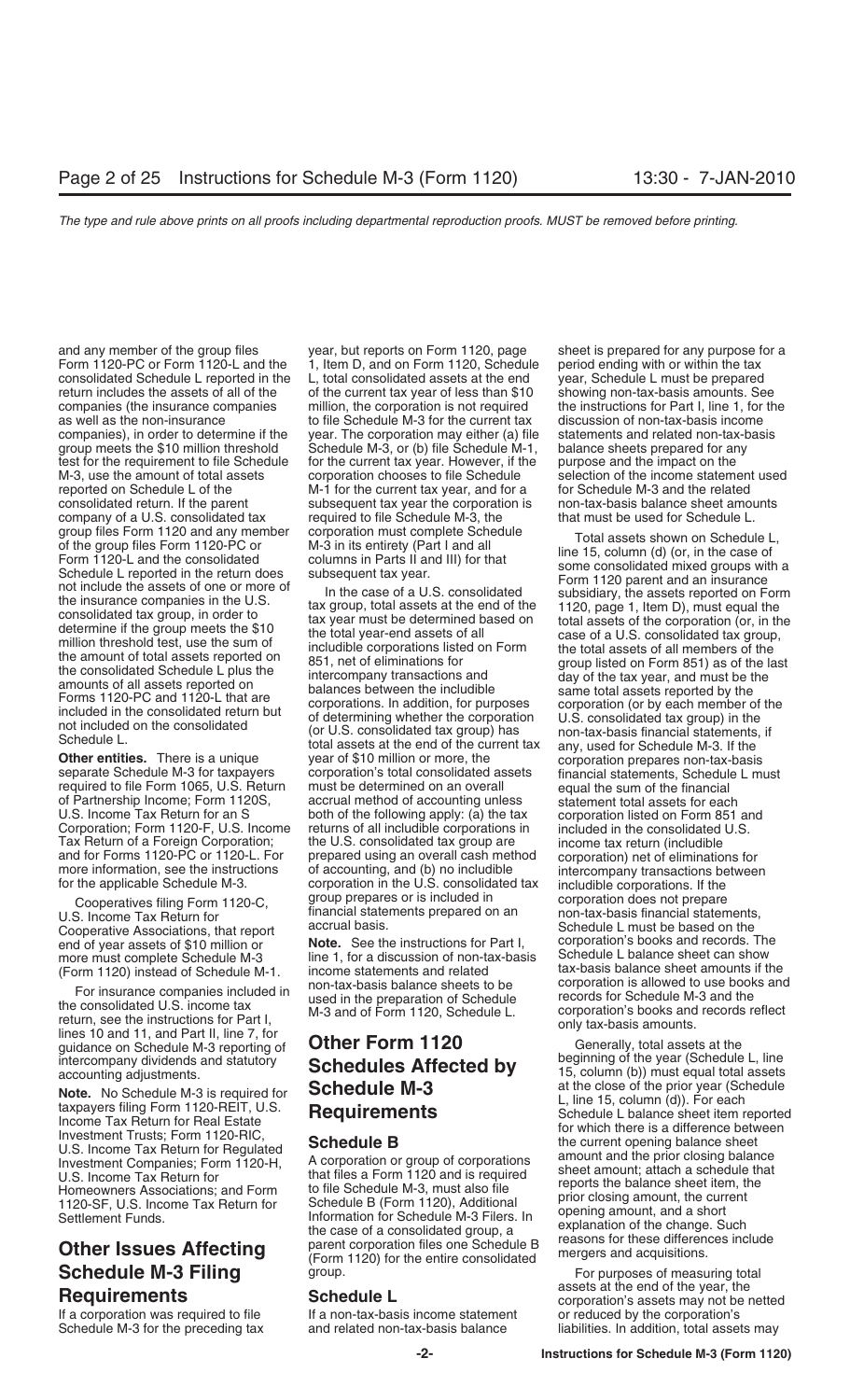non-tax-basis method, an investment in<br> **Reportable Entity Partner** 4. Entity or organization type.<br>
4. Entity or organization type.<br>
5. State or country in which it is a partnership may be shown as<br>
appropriate under the corporation's<br>
including, if required by the<br>
including, if required by the<br>
including, if required by the<br>
including, if required by the<br>
including, if required by the<br> contributing to such adjusted basis b.b. Income tax return or return or<br>must be shown on Schedule L as income filed prior to that day.<br>For the nurnoses of these the sentime date with respect to which it is

Corresponding to the purposes of these<br>
Schedule M-2<br>
Schedule M-2<br>
The amount shown on Schedule M-2,<br>
ine 2, Net income (loss) per books,<br>
ine 2, Net income (loss) per books,<br>
somall corporate and partnership<br>
somall corp

purposes (disregarded entity) must not 2. P, a U.S. corporation, is the be separately reported on Schedule **A** reportable entity partner with be separately reported on Schedule parent of a financial consolidation group M-3 The or 7b. On Schedule M-3, Parts II above) must report the following to the<br>
and III, any item of income, gain, loss,<br>
and III, any item of income, gain, loss,<br>
deduction, or credit of a disregarded<br>
entity must be report disregarded entity is included on Part I, and Mame. The interest in partnership K which files 1. Name. line 7a or 7b, only if its financial 2. Mailing address. Form 1065 for the tax year ending

not be reported as a negative amount. statement income or loss is included on 3. Taxpayer identification number If Schedule L is prepared on a Part I, line 11, but not on Part I, line 4a. (TIN or EIN), if applicable.

respect to a partnership (as defined with 50 domestic subsidiaries DS1 above) must report the following to the  $\frac{1}{2}$  respect to  $\frac{1}{2}$  respect to a partnership (as defined by  $\frac{1}{2}$  respectively.

(Form 1120, Page 1)<br>
Frequence of the external comporation 2. A owns 50 percent of B,<br>
Report on Form 1120, Page 1, each and Euck and Euck and Euck and Euck and Euck and Euck and Euck and Euck and Euck and Euck and Euck a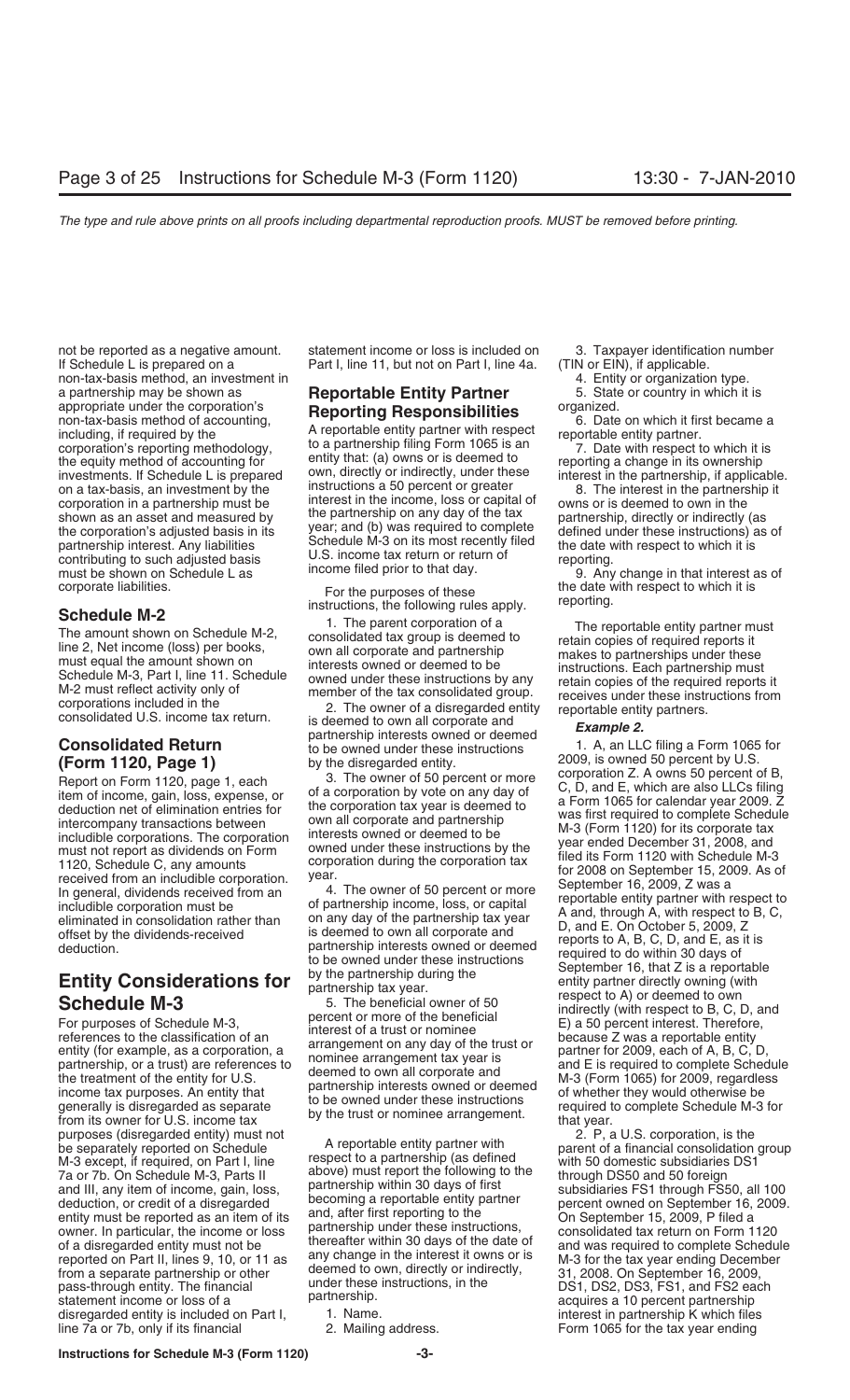December 31, 2009. P is deemed to three subsidiaries) all filing Form 1120, Taxable Income with Tax Return own, directly or indirectly (under these the U.S. consolidated tax group must Taxable Income for Mixed Groups. in addition on e Schedule M-3 as follows:<br>
partnership interests of DS1, DS2, DS3, and Complete six Schedule M-3 was the parent of the tax consolidation Parts I, I, and III completed to reflect because the reach corporatio owns or is deemed to own, directly or contribution imitations and capital loss<br>
imitations) and carryover amounts<br>
percent or more of K on September 16, (charitable contribution carryovers and<br>
generator of Schedule M-3, P

must complete Parts II and III of a<br>separate Schedule M-3 to reflect the<br>parent's own activity. In addition, Parts<br>II and III of a separate Schedule M-3 to reflect the<br>must be competed by each completed by the subgroup con

includible corporations (the parent and

**Consolidating Schedules**<br> **Consolidating Schedules**<br> **Consolidating Schedules**<br> **M-3 for Eorm 1120**<br> **II** and III. are for a subsidiary in a<br> **II** and III. are for a subsidiary in a<br> **III**, sub-consolidation must be prepa **II** and III, are for a subsidiary in a with all necessary eliminations with<br>consolidated return, also enter the the subgroup for each of the three<br>**Groups** hat are in fact<br>anne and EIN of the subsidiary. The subgroups tha

If a U.S. consolidated tax group that that ties to a consolidated Schedule separately reported on Form 8916.<br>is not a mixed group consists of four M-3, Part I, and a consolidated Form Capital loss limitation and carryfor M-3, Part I, and a consolidated Form Capital loss limitation and carryforward<br>8916, Reconciliation of Schedule M-3 used and charitable deduction limitation

name and EIN of the subsidiary. possible subgroups that are in factor of the subsidiary. A consolidated tax return group with a<br>
parent corporation that files a Form<br>
anixed group if any member is<br>
a life insurance company (files using<br>
a mixed group is a mixed groups (1120/L/<br>
Form 1120-L) or a property and<br> of the entire U.S. consolidated tax company, a property and casualty its own Schedule M-3 (Forms 1120, group. The parent corporation also insurance company, and a corporation 1120-PC, or 1120-L), Parts II and III, for must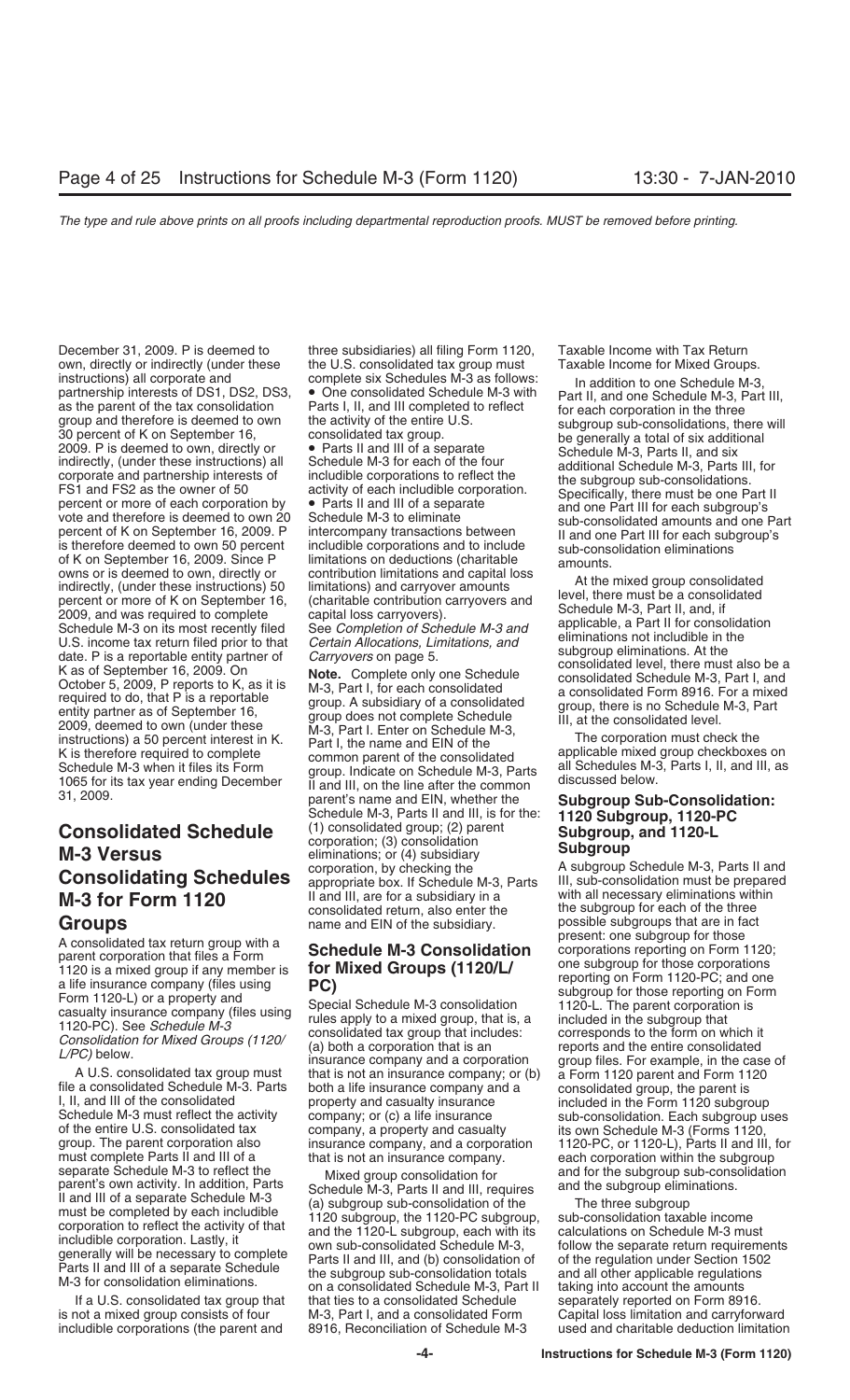three subgroup sub-consolidated<br>taxable incomes on Schedule M-3, but<br>are reflected on Form 8916 and in the<br>calculation of the life/non-life loss<br>**Part II and Part III** and **Part III** and Part III and Part III and Part III<br> calculation of the life/non-life loss limitation and carryforward used. See **Note.** The following discussion of indicated by checking box (3)<br>
Life/Non-Life Loss Limitation and checkboxes will assume that the 1120 Consolidated eliminations, and box (5)<br>
Carryf *Carryforward Used Calculations* on this subgroup includes the corporate parent pace.

page.<br>
The reconciliation totals for book,<br>
temporary difference, permanent<br>
difference, and taxable income for each<br>
difference, and taxable income for each<br>
difference, and taxable income for each<br>
difference, and taxabl

are blank and no consolidated Part III is group for the sub-consolidation, and by required to be completed.

For mixed groups, the consolidated group, and box (7) 1120-L eliminations Part III of Schedule M-3 must be group, and box (7) 1120-L eliminations extracted for each separate entity Part II, line 30, column (a), must equal attached for the eliminations.<br>Part I, line 11, with appropriate entity of a mixed group with a Form 1120 Part I, line 11, with appropriate A mixed group with a Form 1120 included in the consolidated Part II and adjustments for statutory accounting parent corporation completes a Part III, including those for the parent requirements reflected on Part I, lines consolidated level Schedule M-3 (Form company and the eliminations entity, if<br>10a and 10b. The consolidated taxable 1120), Parts I and II, and a subdicable. It is not required that t 10a and 10b. The consolidated taxable 1120), Parts I and II, and a applicable. It is not required that the income indicated on Part II, line 30, consolidated Form 8916. The mixed same supporting detailed information column (d), must equal the amount group consolidated Schedule M-3, Part be presented for Part II and Part III of column (d), must equal the amount group consolidated Schedule M-3, Part shown on Form 8916, line 1. Form II, must be indicated by checking box

and carryforward used are not taken 8916, line 8, must equal taxable income (1) Consolidated group, and box (5) into account in the determination of the reported on the tax return. Mixed 1120/L/PC group. (If a

subsidiary) and for the three subgroup<br>subsidiary) and for the three subgroup<br>sub-consolidations.<br>**Note.** A sub-consolidation is required<br>for every subgroup, even if the<br>for every subgroup, even if the<br>corporation is requi Subgroup Sub-Consolidation<br>
Subgroup Sub-Consolidation (Form 1120-L), Parts II and III, box (4) Schedule M-3 must complete the form<br>
Amounts to Schedule M-3, Part Subsidiary corporation, and box (5) in its entirety. In par

**Taxable Income**<br>
At the consolidated level, use the<br>
At the consolidated level, use the<br>
Schedule M-3 (Form in that meets the filing requirements<br>
Schedule M-3 (Form in the material particle Parts<br>
or 1120-L), Parts I an 29a, amounts. (If a consolidated level III, must be indicated by checking box<br>Part II for consolidation eliminations not (5) Mixed 1120/L/PC group, and box (6) At the time the Form 1120 is filed, all<br>includible in the subg includible in the subgroup eliminations 1120-PC group for the applicable questions must be and is applicable, the applicable amounts sub-consolidation, and by checking box on Part I, all columns must be is applicable, the applicable amounts sub-consolidation, and by checking box on Part I, all columns must be must be<br>must be adjusted by the applicable (5) Mixed 1120/L/PC group, and box (7) completed on Parts II and III, a (5) Mixed 1120/L/PC group, and box (7) completed on Parts II and III, and all<br>1120-PC eliminations for the numerical data required by Schedule elimination amounts.) The consolidated 1120-PC eliminations for the numerical data required by Schedule<br>Schedule M-3, Part II, line 30, amounts eliminations. The 1120-L subgroup M-3 must be provided. Any schedule Schedule M-3, Part II, line 30, amounts eliminations. The 1120-L subgroup M-3 must be provided. Any sched<br>Schedule M-3, Part II, line 30, amounts sub-consolidation Schedule M-3 (Form required to support a line item on are the sum of the applicable amounts sub-consolidation Schedule M-3 (Form required to support a line item on<br>on the consolidated Part II, lines 29a. 1120-1) Parts II and III must be Schedule M-3 must be attached at the on the consolidated Part II, lines 29a, 1120-L), Parts II and III, must be Schedule M-3 must be attached at the<br>1120-L), Parts II and III, must be Schedule M-3 is filed and must and must interedule M-3 is filed and must consolidated Part II, lines 1 through 28, 1120/L/PC group, and box  $(6)$  1120-L provide the sub-consolidation and by line item. checking box (5) Mixed 1120/L/PC and all detailed schedules for Part II and group, and box (7) 1120-L eliminations and Part III of Schedule M-3 must be

II, must be indicated by checking box the consolidated Schedule M-3.

**II, line 11, and to Tax Return**<br>**I, line 11, and to Tax Return** Mixed 1120/L/PC group. Corporation filing a nonconsolidated<br>**Taxable Income** The 1120 oubgroup. The return that meets the filing requirements

indicated by checking box (5) Mixed time Schedule M-3 is filed and must<br>1120/L/PC group, and box (6) 1120-L provide the information required for that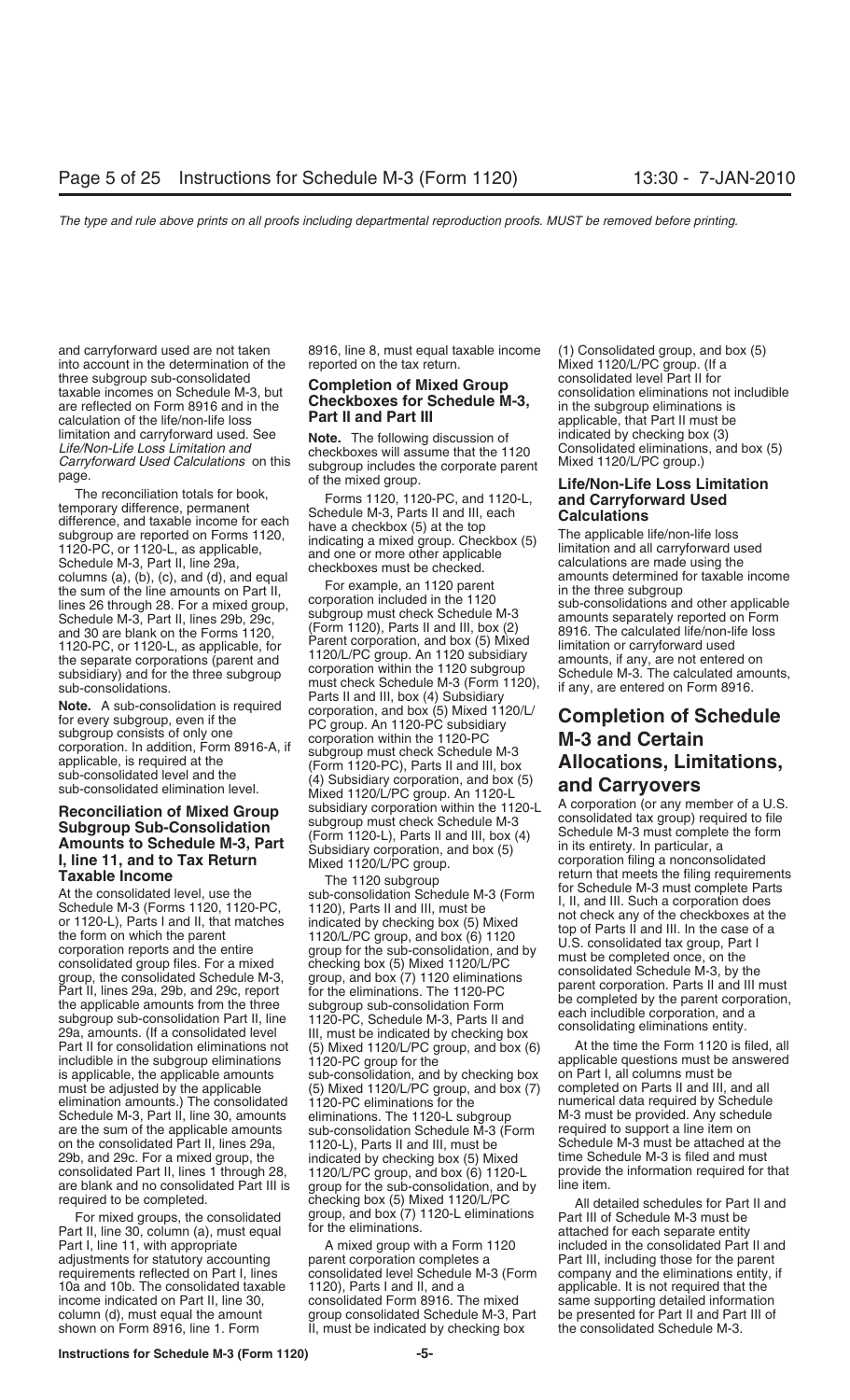corporation is not shared by or Non-consolidated return, (2) for the period ending with or within the allocated to the appropriate member of Consolidated return (Form 1120 only), tax year, the corporation must check<br>the group but is retained in the parent or (3) Mixed 1120/L/PC group, as "Yes" for Part I, line 1a, and use the group but is retained in the parent or (3) Mixed 1120/L/PC group, as "Yes" for Part I, line 1a, and use that corporation's financial statements (or applicable. In addition, check box (4), income statement for Schedule books and records, if applicable), then Dormant subsidiaries schedule Form 10-K is not filed and a<br>the item must be reported by the parent attached, if applicable. The non-tax-basis income statement is the item must be reported by the parent attached, if applicable. corporation in its separate Schedule<br>M-3. For example, if the parent of a **Line 1. Questions Regarding** non-tax-basis income statement for the M-3. For example, if the parent of a **Line 1. Questions Regarding** non-tax-basis income statement for U.S. consolidated tax group prepares **the Type of Income** period ending with or within the tax U.S. consolidated tax group prepares **the Type of Income** period ending with or within the tax<br>financial statements that include all **Statement Prepared** year, the corporation must check "Yes"<br>members of the U.S. consolida members of the U.S. consolidated tax<br>group and the parent does not allocate for Part I, lines 1 through 12, use only<br>the group's income tax expense as the financial statements of the U.S. 10-K is not filed and no certified statements. The consolidated tax group) prepares its

If an item attributable to an includible Schedule M-3. Check either box (1) If a Form 10-K is filed with the SEC applicable. In addition, check box (4), income statement for Sched<br>Dormant subsidiaries schedule Form 10-K is not filed and a

the financial statements of the group int operation filing the U.S. income tax is not fax-basis income statement is no certified and no certified and non-tax-basis income statement is non-tax-basis income statement is nonamong the members of the group but return (the consolidated financial prepared but an unaudited retains it in the parent corporation the statements for the U.S. parent retains it in the parent corporation, the statements for the U.S. parent<br>parent corporation must report on its corporation of a U.S. consolidated tax prepared for the period ending with corporation of a U.S. consolidated tax energared for the period ending with or group). If the U.S. corporation filing a sum within the tax vears the corporation separate Schedule M-3 the U.S. group). If the U.S. corporation filing a within the tax year, the corporation consolidated tax group's income tax U.S. income tax return (or the U.S. must check "Yes" for Part I, line 1c, U.S. income tax return (or the U.S. compared tax check "Yes" for Part I, line 1c, and parent corporation of a U.S. expense as reflected in the financial parent corporation of a U.S. expense use that income statement for Schedule consolidated tax group) prepares its  $M-3$ . own financial statements but is<br>controlled by another corporation (U.S. Any adjustments made at the consolidated group level that are not<br>consolidated group level that are not<br>attributable to any specific member of statements that include the U.S.<br>attributable to any specific member of stateme the U.S. consolidated tax group (for<br>example, disallowance of net capital<br>losses, contribution deduction<br>losses, contribution deduction<br>carryovers, and limitation of contribution<br>deductions) must not be reported on<br>deducti

the separate consolidating parent or statements of the controlling and the separate consolidation consolidation from the controlling Pincelpack (AAB), the consolidation from the consolidation from the consolidation from t Part I must be completed for any tax a period ending with or within the tax If no non-tax-basis financial year for which the corporation files year. year year which the corporation files year.

- 
- 
-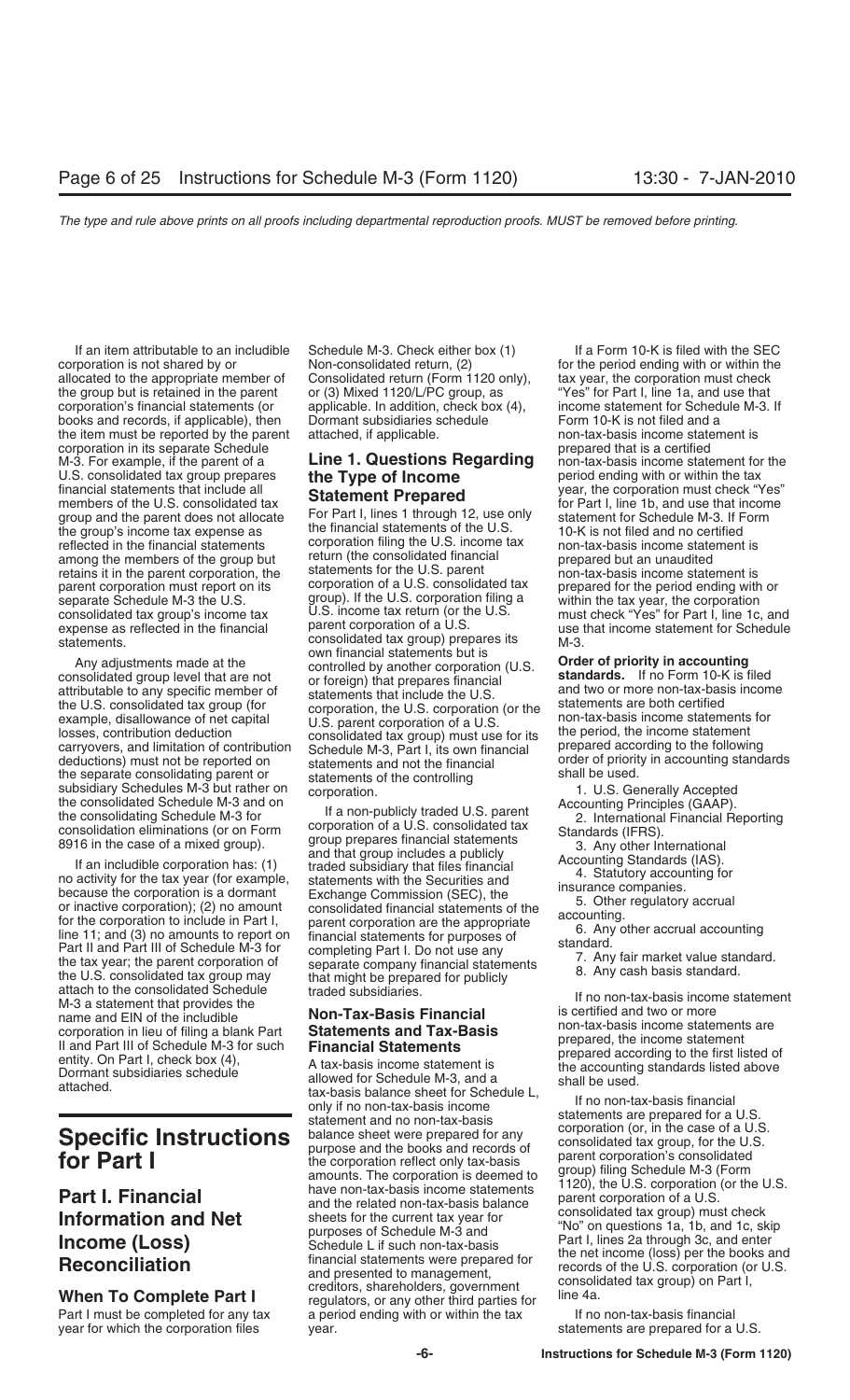corporation (or, in the case of a U.S. records, if applicable) of the 6b, on another U.S. corporation's consolidated tax group, for the U.S. corporation. A corporation filing a Schedule M-3; (b) files its own Form parent corporation's consolidated non-consolidated Form 1120 for itself 1120 (separate or consolidated); (c) proup) filing Schedule M-3 (Form must report its worldwide income on does not have a separate non-tax-bay  $1120$ , and the U.S. corporation is Part I, line 4a.

income tax return (the consolidated Fart I, lines 4a through 8.<br>
financial statements for the U.S. parent<br>
croporation of a U.S. consolidated tax<br>
proup) and used to prepare Schedule<br>
mon-tax-basis financial statements and statement period that is restated,<br>
including the original amount and were used for line 4a. **Entities**<br>
restated amount of each annual **Entities**<br>
1. U.S. Generally Accepted **Entities** statement period's net income. The Accounting Principles (GAAP). 5a) or loss (line 5b) of each foreign<br>attached schedule is not required to 2. International Financial Reporting entity that is included on line 4a an attached schedule is not required to 2. International Financial Reporting entity that is included on line 4a and is

**Publicly Traded Voting**<br> **Publicly Traded Voting**<br> **Common Stock**<br>
The primary U.S. publicly traded voting<br>
The primary and adjustment<br>
to common stock class is the most widely<br>
net income (loss) reported on this Part<br>
to

Report on Part I, line 4a, the worldwide If a U.S. corporation: (a) has net the total assets and total liabilities<br>consolidated net income (loss) per the income (loss) included on Part I, line reported on Part 1, line 12b. consolidated net income (loss) per the income statement (or books and 4a, and removed on Part I, line 6a or amounts of income (loss) detailed on

The questions on Part I, lines 2b and non-tax-basis financial statements and 1120, based on its own separate 2c, regarding income statement entity the income statement period differs income statement, and must report on<br>
restatements refer to the worldwide from the corporation's tax year, the Part I, line 4a, the net income amoun consolidated income statement issued income statement period indicated on shown on its separate income by the corporation filing the U.S. Part I, line 2a, applies for purposes of statement.<br>income tax return (the consolidated Part I, lines 4a through 8.

1. U.S. Generally Accepted **annual 1. U.S. Generally Accepted** Remove the financial net income (line<br>Recounting Principles (GAAP). Annual or loss (line 5b) of each foreign

- 
- 
- 

group) filing Schedule M-3 (Form must report its worldwide income on does not have a separate non-tax-basis not have a separate non-tax-basis distribution of the U.S. corporation is exact I, line 4a. owed by a foreign corporation that<br>
in completing Schedule M-3, the<br>
includes the U.S. corporation that the corporation in the simulation the simulation of the<br>
includes the term of the site term in the corporation of the restatements refer to the worldwide from the corporation's tax year, the Part I, line 4a, the net income amounts

report restatements on an Standards (IFRS).<br>
antity-by-entity basis. The U.S. Statutory. The Statutory of the U.S. Statutory. The consolidated tax group (nonincludible entity-by-entity basis. **3. Statutory.** 3. Statutory. consolidated tax group (nonincludible 4. Tax Basis. **Line 3. Questions Regarding** 4. Tax Basis. **Line 3. Questions Regarding** 5. Other (Specify). line 8, adjust for con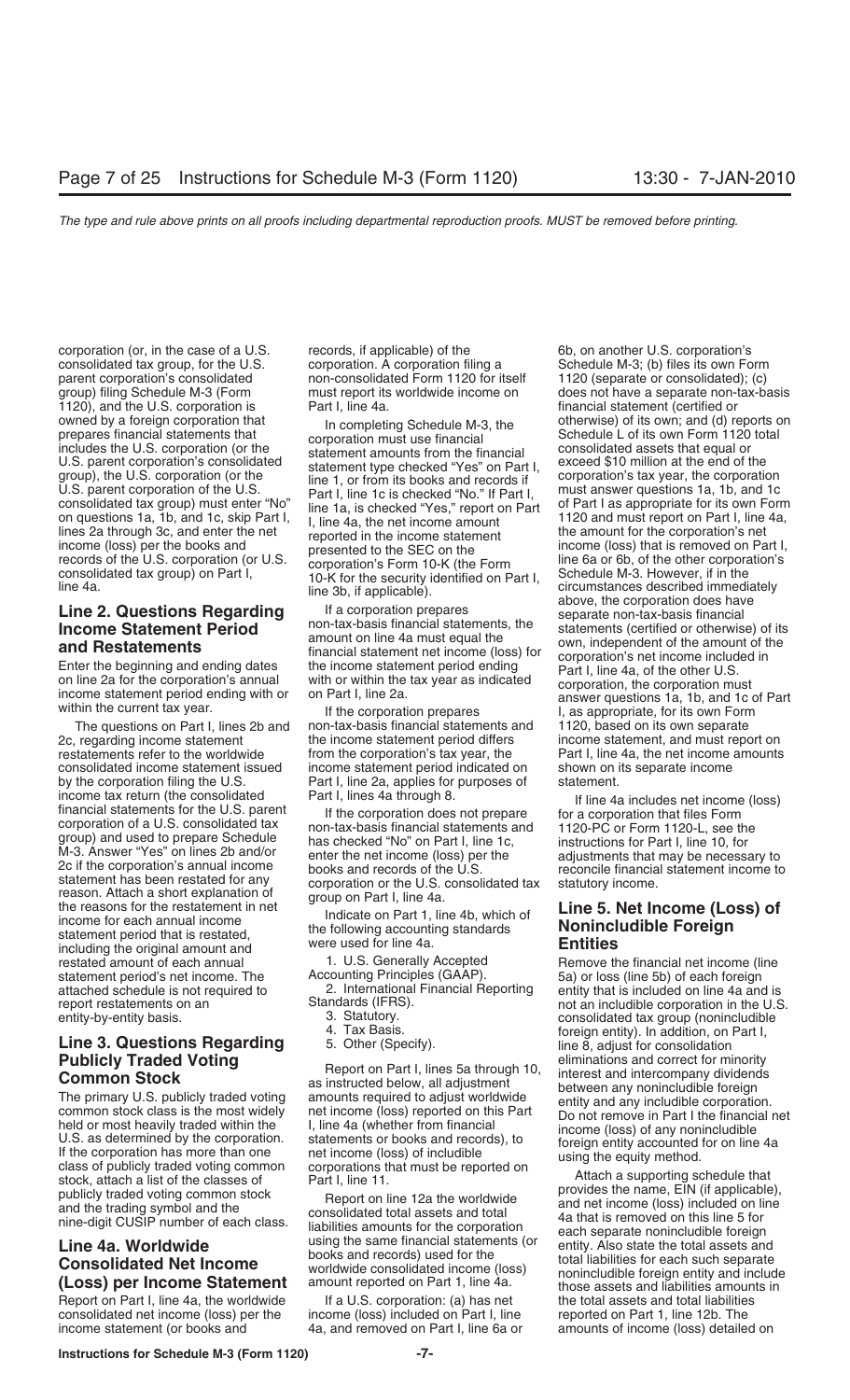amounts of all such consolidation and

Remove the financial net income (line financial net income or (loss) of each separate net income (loss).<br>6a) or loss (line 6b) of each U.S. entity foreign or U.S. disregarded entity or 6a) or loss (line 6b) of each U.S. entity foreign or U.S. disregarded entit that is included on line 4a and is not an other includible entity that is not that is included on line 4a and is not an other includible entity that is not **Line 8. Adjustment to**<br>includible corporation in the U.S included in the consolidated financial **Fliminations of Trans** includible corporation in the U.S. **Eliminations of Transactions**<br>
consolidated tax group (nonincludible group and therefore not included in the **Retween Includible Entities** consolidated tax group (nonincludible group and therefore not included in the **Between Includible Entities** U.S. entity). In addition, on Part I, line income reported on Part I, line 4a. 8, adjust for consolidation eliminations Include on line 7a or 7b financial<br>and correct for minority interest and **income of any disregarded entity that is** intercompany dividends between any and included in the income reported on expertain financial accounting<br>nonincludible U.S. entity and any Part I, line 4a, but is included in Part I, consolidation or elimination nonincludible U.S. entity and any Part I, line 4a, but is included in Part I, consolidation or elimination entries are<br>includible corporation. Do not remove in line 11 (other disregarded entities). The enessary to ensure t Part I the financial net income (loss) of Include on line 7c the financial income between includible entities and<br>Any nonincludible U.S. entity accounted of any entity not a disregarded entity and includible U.S. or foreig any nonincludible U.S. entity accounted of any entity not a disregarded entity monincludible U.S. or foreign entities for on line 4a using the equity method. Ithat is not included in the income are not eliminated, in order

schedule should be reported for each other U.S. disregarded entity or other Include on Part I, line 8, the total of separate nonincludible U.S. entity includible entity. Also, state the total the following: (a) amounts of any<br>without regard to the effect of any assets and total liabilities for each such adjustments to consolidation entr

the supporting schedule should be there are consolidation or elimination those assets and liabilities amounts in reported for each separate entries relating to nonincludible U.S. the total assets and total liabilities nonincludible foreign entity without entities whose income (loss) is reported reported on Part I, line 12d. The regard to the effect of consolidation or on the attached schedule that are not amounts of income (loss) detailed on elimination entries. If there are reportable on Part I, line 8, the net the supporting schedule should be reportable on Part I, line 8, the net consolidation or elimination entries amounts of all such consolidation and reported for each separate other relating to nonincludible foreign entities elimination entries must be reported on disregarded entity or other includible whose income (loss) is reported on the a separate line on the attached entity without regard to the effect of attached schedule that are not schedule, so that the separate financial consolidation or elimination entries schedule, so that the separate financial consolidation or elimination entries reportable on Part I, line 8, the net accounting income (loss) of each solely between or among the entities amounts of all such consolidation and nonincludible U.S. entity remains listed. If there are consolidation or elimination entries must be reported on separately stated. For example, if the elimination entries relating to such a separate line on the attached net income (after consolidation and disregarded entity or other includible schedule, so that the separate financial elimination entries) of a nonincludible entities whose income (loss) is reported accounting income (loss) of each U.S. sub-consolidated group is being on the attached schedule that are not nonincludible foreign entity remains reported on line 6a, the attached reportable on Part I, line 8, the net separately stated. supporting schedule should report the amounts of all such consolidation and

line 11 (other disregarded entities).  $\frac{1}{10}$  necessary to ensure that transactions include on line 7c the financial income between includible entities and

assets and total liabilities for each such consolidation or elimination entries. If separate included entity and include and elimination entries that are

For example, if the net income (after income (loss) of each separate either enoted on an elimination entries) of each such mitrivs own financial<br>anonicidation and elimination entries) of each such entity's own financial<br>an **Line 6. Net Income (Loss) of**<br> **Other Includible Entities**<br>
Includible Transferred and apart<br>
Includible Entities<br>
Includible Entities<br>
Includible Entities<br>
Includible Corporation's or entity's<br>
Remove the financial net i

and correct for minority interest and income of any disregarded entity that is Adjustments on Part I, line 8, to reverse<br>intercompany dividends between any one included in the income reported on certain financial accountin for on line 4a using the equity method. that is not included in the income<br>
Attach a supporting schedule that<br>
ine 11 (other includible entities). In<br>
provides the name, EIN, and net<br>
and income (loss) includible on line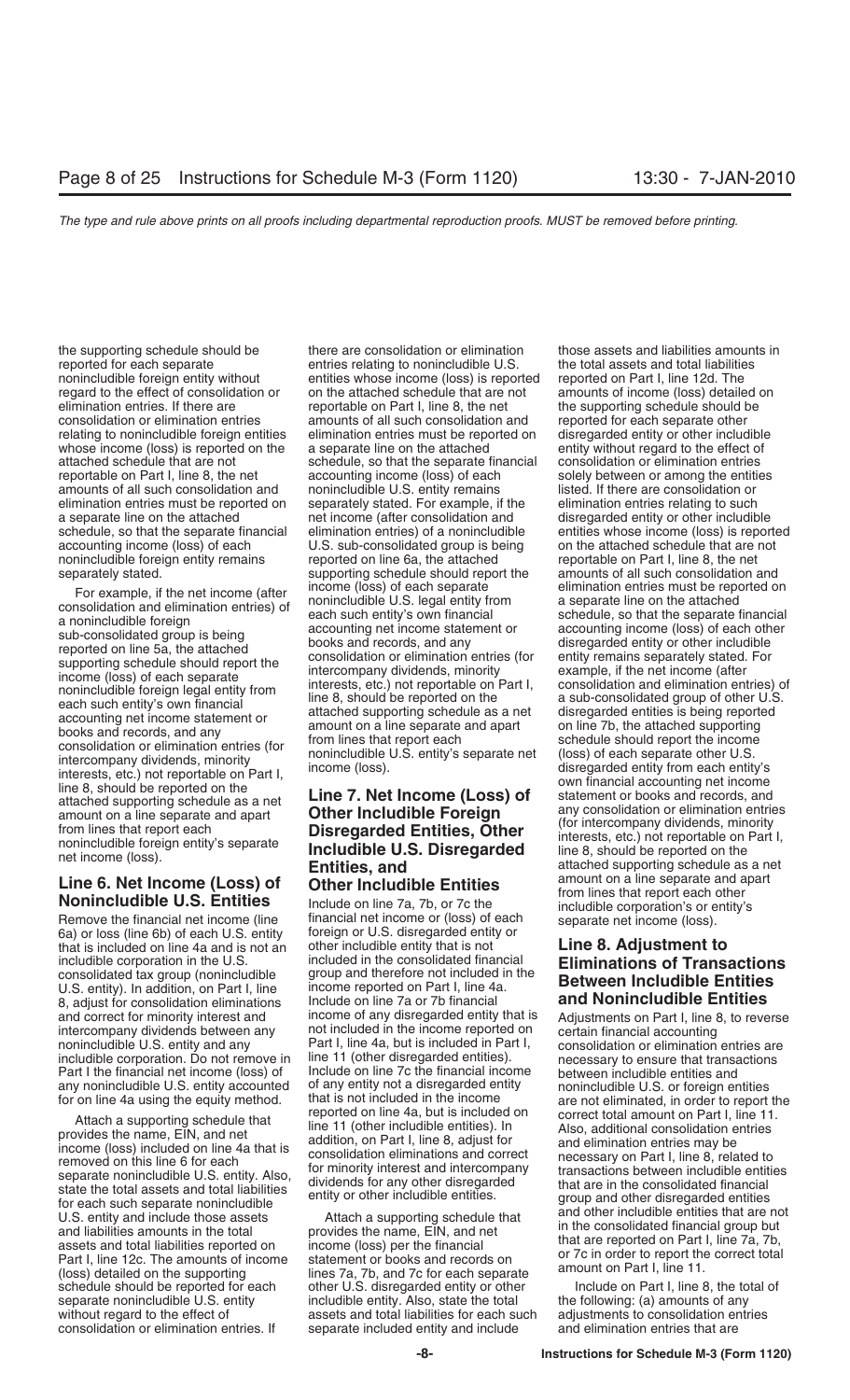contained in the amount reported on intercompany interest income and consolidated U.S. income tax return, Part I, line 4a, required as a result of expense. See instructions for Part I, line 11, and removing amounts on Part I, line 5 or 6;<br>and (b) amounts of any additional **Eine 9. Adjustment To** and (b) amounts of any additional<br>
entries and elimination<br>
entries that are required as a result of<br>
including amounts on Part 1, line 7, 7b,<br>
including amounts on Part 1, line 7 and 1, line 7 and 1, line 7 and 1, line 7 Statement period. For example,<br>
adjustment and the reported on line 8<br>
adjustment and the reported on line 8<br>
to remove minority interest and to<br>
to remove minority interest and to<br>
the elimination of intercompany<br>
dividen Experience of other distersion line 8 to reflect any<br>
interest ownership in the net<br>
income of other disregarded entities or<br>
other includible entities reported on Part<br>
I, line 7a, 7b, or 7c; and to eliminate<br>
any interco For the stricties included in the consolidated<br>
U.S. income tax return. See Examples<br>
3, 4, and 5 in the instructions for line<br>
11.<br>
11.

If a corporate owner of an interest in other adjustments to reconcile net adjustment included in the net another entity: (a) accounts for the income (loss) on Part I. line 4a, through adjustment, and the amount of each another entity: (a) accounts for the income (loss) on Part I, line 4a, through adjustment, and the amount of interest in entity in the owner corporation's separate general ledger<br>on the equity method, and (b) fully<br>amount of any intercompany dividend or the equivy method, and (b) fully amount of any intercompany dividend<br>consolidates entity in the owner<br>corporation's consolidated financial<br>accounting. Include on line 10b the<br>interval accounting accounting accounting at

Include on lines 10a, 10b, and 10c any (10b or 10c), the type of each<br>other adjustments to reconcile net adjustment included in the net Part I, line 9, with net income (loss) on adjustment income<br>Part I, line 11, Include on line 10a the adjustment.

The attached supporting schedule 1120-PC or Form 1120-L is included on corporations on Part I, line 11, which for for Part I, line 8, must identify the type Part I, line 4a or line 7, and is computed insurance companies is statutory<br>(for example, minority interest, on a basis other than statutory accounting. If an insurance comp (for example, minority interest, example, minority interest, and the statutory accounting. If an insurance company is intercompany dividends, etc.) and accounting, include on line 10a the included in a consolidated Form 11 amount of consolidation or elimination adjustments necessary such that Part I, the amount of net income reported on entries reported, as well as the names line 11, includes intercompany Part I, Line 11, will include the statutory of the entities to which they pertain. It is dividends in the net income (loss) for accounting net income for the not necessary, but it is permitted, to such corporation to the extent required insurance corporation and the GAAP<br>report intercompany eliminations that by statutory accounting principles. (For net income for the non-insura by statutory accounting principles. (For net income for the non-insurance net to zero on Part I, line 8, such as insurance companies included in the corporations included in the U.S.

included in a consolidated Form 1120,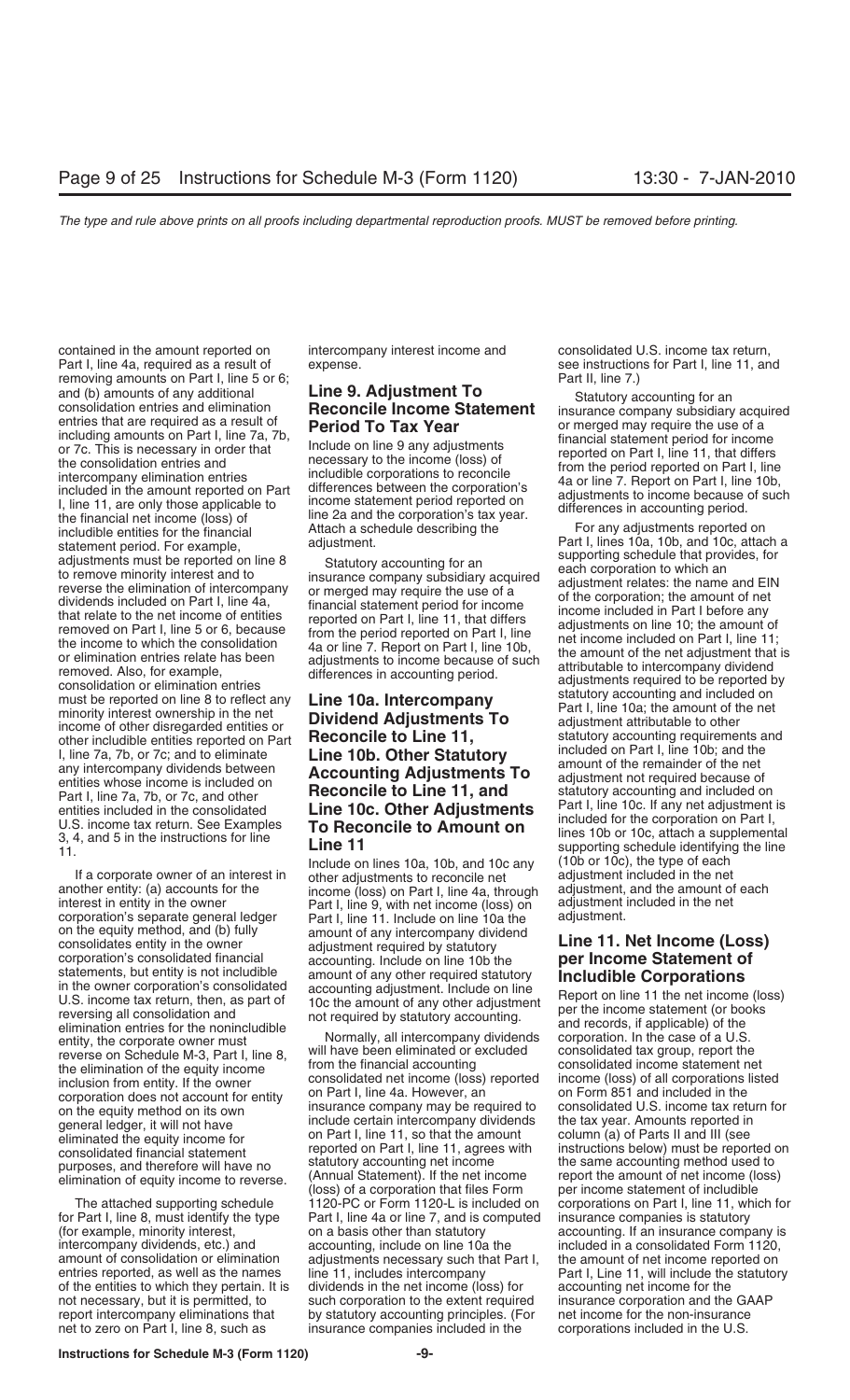consolidated tax group. (For insurance a. The elimination of dividends of the \$40 minority interest net income companies included in the consolidated received by P and DS1 through DS75 of DS1. In addition, P reverses its U.S. income tax return, see instructions from DS76 through DS100 and FS1 elimination of the \$30 intercompany for Part I, line 10, and Part II, line 7.) through FS50; and dividend in its financial statements of

For the capital and profits interests in U.S.<br>
Soldiers in the capital and profits interests in U.S.<br>
such income on lines 7 through 10,<br>
such that the amount reported at line<br>
income (loss) attributable to the<br>
11 include The includible in the consolidated U.S. The includible corporations between the includible (before minority interests) and makes income tax return A principal purpose corporations that had been eliminated no distributions

prepares financial statements, Part I, amount on line 11 since the elimination<br>line 11, must include all items that of those transactions was reversed on of N on Part I, line 6a. C must reverse<br>impact the net income (loss)

Stock of 25 U.S. corporations DS76<br>
through DS100, and 100% of the stock<br>
of 50 foreign subsidiaries FS1 through<br>
FS50. P eliminates all dividend income<br>
FS50. P eliminates all dividend income<br>
FS50. P eliminates all divid 10-K includes P, DS1 through DS100 and FS1 through FS50 on a fully

1a. On Part I, line 4a, P must report the the equity method. DS1 has net income method income from DS1 at Part I, line consolidated net income from the SEC of \$100 (before minority interests) and 11, and on Part II, line 6 statement group of P, DS1 through receives \$30. The dividend is<br>DS100, and FS1 through FS50. P must eliminated in the consolidated financial Part II, line 7, column (d).<br>Framove the net income (loss) of FS1 statements. In remove the net income (loss) of FS1 statements. In its financial statements<br>through ES50 on Part Lline 5a or 5b P consolidates DS1 and includes \$60 through FS50 on Part I, line 5a or 5b, the consolidates DS1 and includes \$60 the capital and profits interests in U.S. P consolidates DS1 and includes \$60 the capital and profits interests in U.S. P as applicable. P must as applicable. P must remove the net of net income (\$100 less the minority LLC N. C accounts for N in C's income (loss) before minority interests interest of \$40) on Part I, line 4a.<br>income (loss) before minority interests interest of \$40) on Part I, line 4a.<br>of DS76 through DS100 on Part I, line P must remove the \$100 net inc of DS76 through DS100 on Part I, line P must remove the \$100 net income method. N has net income of \$100 on Part I, line 6a. P must reverse of DS1 on Part I, line 6a. P must come minority interests) and makes 6a or 6b, as applicable. P must reverse of DS1 on Part I, line 6a. P must on Part I, line 8, the elimination

Do not, in any event, report on this interests' share of the net income (loss) and the net income of entities not<br>listed on Form 851 and not included in incrity interests' share of the net income (loss) includes the \$30 di

Friedrich tax return. A principal purpose corporations that had been eliminated in the distributions during the tax year. C<br>of Schedule M-3 is to report on this Part in the net income amount on line 4a<br>I, line 11, only the included in the consolidated U.S.<br>income tax return.<br>eliminated in the net income amount on income (\$100 less the minority interest Whether or not the corporation bine 4a are included in the net income<br>prepares financial statements, Part I, amount on line 11 since the elimination

in the corporation's general ledger,<br>
in the corporation's general ledger, wowns 100% of the stock of DS1, 60% of for N either on Part I, line 11, or on Part<br>
including, for example, all post-closing<br>
adjusting entries (in

SEC. P owns 80% or more of the stock statements of its foreign parent F. P method. DS1 has net income of \$100<br>of 75 U.S. corporations, DS1 through must check "No" on Part I, lines 1a, 1b, (before minority interests) and pa must check "No" on Part I, lines 1a, 1b, (before minority interests) and pays and 1c, skip lines 2a through 3c of Part dividends of \$50, of which P receives of 75 G.S. corporations, DOT through<br>DS75, between 51% and 79% of the and 1c, skip lines 2a through 3c of Part dividends of \$50, of which P receive<br>stock of 25 LLS, corporations DS76 L, and enter worldwide net income (loss

with DS1 through DS75. statements. P does not account for DS1 equity income. The net result is<br>P must check "Yes" on Part Lline DS1 in P's separate general ledger on that P includes the \$60 of equity P must check "Yes" on Part I, line DS1 in P's separate general ledger on that P includes the \$60 of equity<br>On Part Lline 4a P must report the the equity method. DS1 has net income method income from DS1 at Part I, line

on Part I, line 8: reverse on Part I, line 8, the elimination no distributions during the tax year. C

for Part I, line 10, and through FS50; and dividend in its financial statements on<br>b. The recognition of minority Part I, line 8. The net result is that P

income (\$100 less the minority interest of \$40) on Part I, line 4a.

**Example 3.** Future Will DS1. Statements. P accounts for DS1 in P's<br>1. U.S. corporation P is publicly Part I, with reference to the financial statements. P accounts for DS1 in P's<br>1. The statement Part I, with reference to

consolidation entries. P's SEC Form **Example 4.** P must remove the \$100 net income<br>10-K includes P. DS1 through DS100 **Example 4.** The Section of DS1 on Part I, line 6a. P must and FS1 through FS50 on a fully 1. U.S. corporation P owns 60% of reverse on Part I, line 8, the elimination consolidated basis. P files a corporation DS1 which is fully file \$40 minority interest net income of the \$40 minority interest net income consolidated U.S. income tax return consolidated in P's financial of DS1 and the elimination of the \$60 of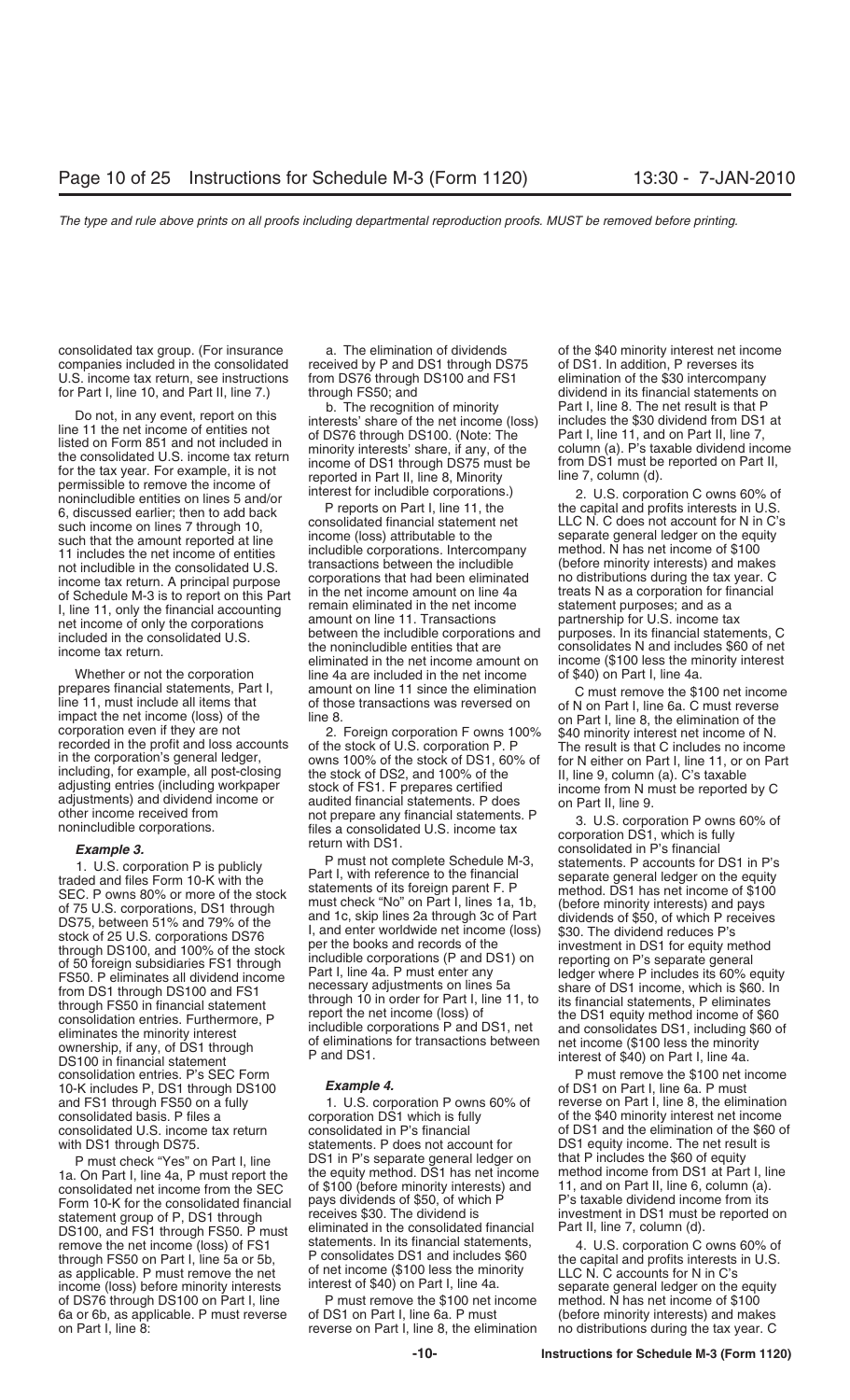treats N as a corporation for financial DS1. Because DS1 is an includible and total liabilities included in statement purposes and as a corporation, 100% of the net income of completing Part I, line 7. partnership for U.S. income tax both P and DS1 must be reported on purposes. For equity method reporting Form 1120, page 1, of the PDS<br>on C's separate general ledger, C consolidated U.S. income tax return, on C's separate general ledger, C consolidated U.S. income tax return, **Specific Instructions for** includes its 60% equity share of N and the intercompany interest income<br>income, which is \$60. In its financial and expense income, which is \$60. In its financial statements, C eliminates the \$60 of N consolidation elimination entries. For consolidated U.S. income tax<br>equity method income and consolidates equity equity method income and consolidates equity method income and consolidates<br>
N, including \$60 of net income (\$100<br>
less the minority interest of \$40) on entincome of \$1,040 on Part I, line 4a,<br>
less the minority interest of \$40) on and reports DS1's not income

receives \$30. The distribution reduces  $\frac{1,000 \text{ net}}{2}$  investment in N for equity method before recognition of the intercompany partnership for U.S. income tax measured before interest expense to P, *purposes.* For equity method reporting less the minority interest ownership of

and the elimination of the Sepannian of the Sepannian Correct Assets and Captus and the elimination of the \$60 of N<br>
and the elimination of the \$60 of N<br> **Line 12. Total Assets and** A corporation is not required to<br>
equity and on Part II, line 9, column (a). C's **I, Lines 4, 5, 6, and 7** M-3. However, the completed by all and the completed by all

Part I, line 4a. and reports DS1's net income of \$100<br>
C must remove the \$100 net income<br>
of N on Part I, line 6a. C must reverse<br>
of N on Part I, line 6a. C must reverse<br>
tinancial accounting net income of P<br>
and DS1 at P \$40 minority interest net income of N<br>and the elimination and elimination entries<br>and the elimination consolidation and elimination entries<br>that C includes the \$60 of equity<br>that C includes the \$60 of equity<br>that C include separate general ledger on the equity<br>
method. N has net income of \$100<br>
(before minority interests) and pays a (\$20) from line 8. Stated another way, indicate whether the Schedule M-3 is<br>  $\frac{1}{20}$  from line 8. Stated an \$50 cash distribution, of which C Fart I, line 11, includes the entire for a sub-consolidated: (6) 1120 group;<br>receives \$30. The distribution reduces \$1,000 net income of P, measured or (7) 1120 eliminations. See C's investment in N for equity method before recognition of the intercompany *Consolidated Schedule M-3 Versus* reporting on C's separate general interest income from DS1 and the *Consolidating Schedules M-3 for Form*<br>ledger, C treats N as a corporation for consolidation of DS1 operations, plus 1120 Groups and Schedule M-3 ledger. C treats N as a corporation for consolidation of DS1 operations, plus *1120 Groups* and *Schedule M-3* tinancial statement purposes and as a the entire \$140 net income of DS1, *Consolidation for*<br>measured before interest expense to P, L/PC) on page 4. purposes. For equity method reporting<br>on C's separate general ledger, C<br>includes its 60% equity share of N<br>income, which is \$60. In its financial<br>statements, C eliminates the \$60 of N<br>attacked supporting schedule for Part statements, C eliminates the \$60 of N<br>equity method income and consolidates line 8, the details of the adjustment to<br>N and includes \$60 of net income<br>the minority interest in the net income<br>(\$100 less the minority interest The A schedule or explanation may<br>
(\$100 less the minority interest of \$40) of DS1, but is not required to report the<br>
on Part I, line 4a.<br>
C must remove the \$100 net income<br>
of N on Part I, line 6a. C must reverse<br>
on Pa

### equity method income. The result is **Liabilities of Entities** complete columns (a) and (d) of Parts II that C includes the \$60 of equity **included or Removed on Part** and III for the first tax year the that C includes the \$60 of equity **included or Removed on Part** and III for the first tax year the method income for N on Part I, line 11, **included or Removed on Part** corporation is required to file Schedule and on Part

taxable income from N must be <br>  $\begin{array}{lll}\n & \text{Line 12 must be completed by all} \\
 & \text{complete columns (a) and (d) for all tax} \\
 & \text{resorted by C on Part II. line 9.}\n\end{array}$ reported by C on Part II, line 9, corporations that file Schedule M-3. years subsequent to the first tax column (d).<br>Report on lines 12a, 12b, 12c, and 12d the corporation is required to file column (d). The column (d). Report on lines 12a, 12b, 12c, and 12d the total amount (not just the **Example 5.** U.S. corporation P corporation's share) of assets and corporation was required to file owns 80% of the stock of corporation Schedulities of entities included or removed Schedule M-3 as a member of a U.S. DS1. DS1 is included in P's consolidated tax group and the on Part I, lines 4, 5, 6, and 7. On line consolidated tax group and the consolidated income tax return, even 12a, enter the worldwide consolidated corporation leaves the U.S. though DS1 is not included in P's total assets and total liabilities of all of consolidated tax group, the though DS1 is not included in P's total assets and total liabilities of all of consolidated tax group, the corporation consolidated financial statements on the entities included in completing Part is required to complete S either a consolidated basis or on the it, line 4a. On line 12b, enter the total its entirety in any succeeding tax year equity method. DS1 has current year assets and total liabilities of the entities that the corporation is required to<br>net income of \$100 after taking into removed in completing Part I, line 5. On complete Schedule M-3. Howe removed in completing Part I, line 5. On account its \$40 interest payment to P. line 12c, enter the total assets and total the corporation joins in filing a different P has net income tax return, liabilities removed in completing Part I, recognition of the interest income from line 6. On line 12d, enter total assets then the corporation must complete its

- 
- 
- 
- 
- 

Schedule M-3. For example, if a is required to complete Schedule M-3 in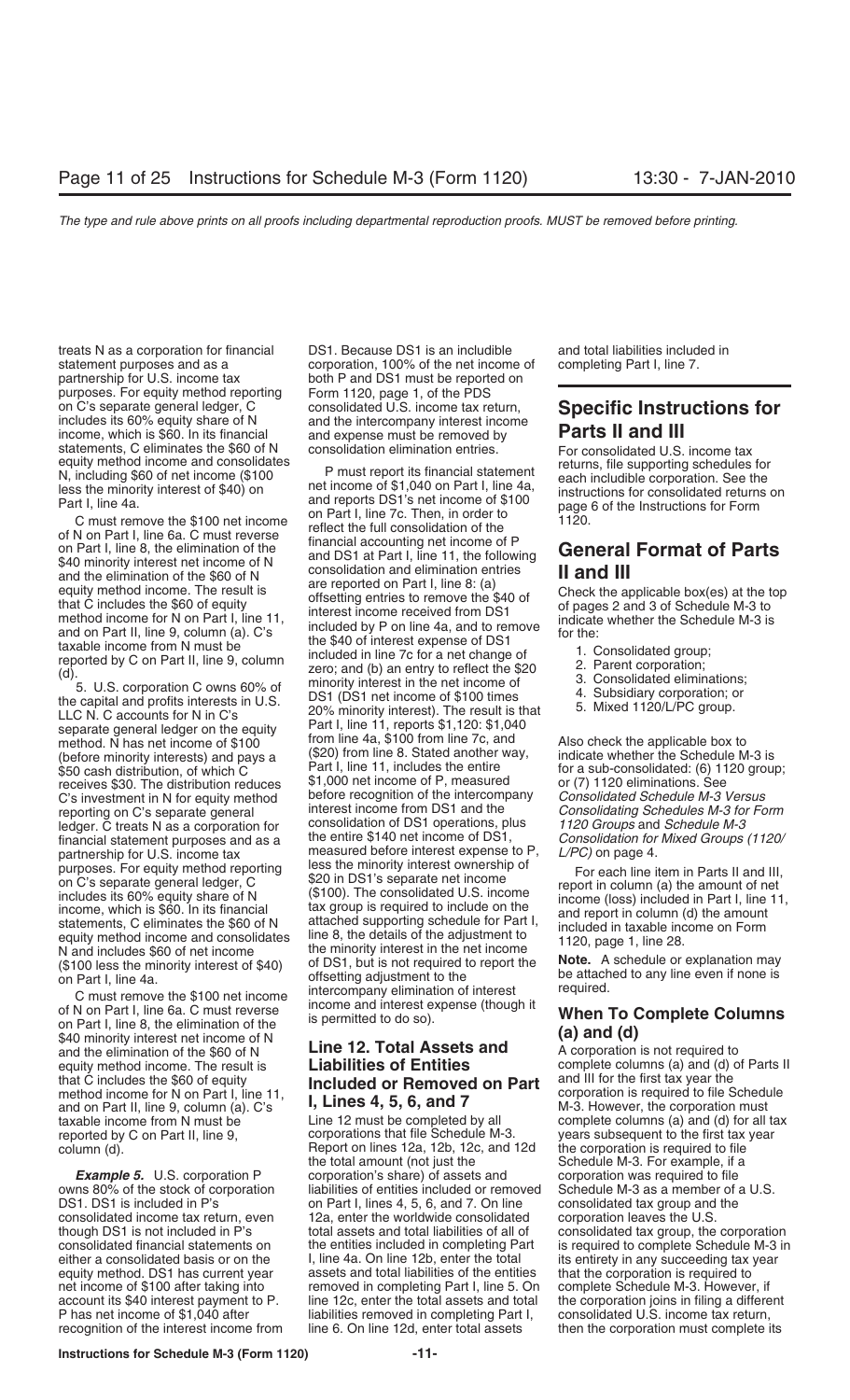If, for any tax year (or tax years)<br>
prior to the first tax year a corporation is<br>
required to file Schedule M-3, a<br>
column (d), of the consolidated<br>
required to file Schedule M-3, a<br>
corporation voluntarily files Schedule columns (a) and (d) of Parts II and III. (b) and (c)  $\frac{1}{2}$  for A's 2009 tax year, A is required<br>In addition, in the first tax year the<br>corporation is required to file Schedule<br>M-3, the corporation is not required to<br>c

If a corporation that is not a mixed<br>group chooses not to complete columns<br>(a) and (d) of Parts II and III in the first<br>tax year the corporation is required to<br>file Schedule M-3 (or in any year in<br>file Schedule M-3 (or in

performed by each member of the U.S. financial accounting and U.S. income consolidated tax group. However, the preversion of such consolidated tax group. However, tax purposes) or is the reversal of such **Reporting Requirements** because Part I must be completed only a difference that arose in a prior tax **for Parts II and III**<br>once on the consolidated Schedule M-3 year. Report in column (c) any **for Parts II and III**<br>by the parent corporation of t by the parent corporation of the U.S. difference that the corporation believes Except for mixed group consolidation, consolidated tax group, the amount will not reverse in a future tax year (and the number of Parts II must consolidated tax group, the amount will not reverse in a future tax year (and the number of Parts II must equal to reported on Part II line 30, column (a) is not the reversal of such a difference number of Parts III filed reported on Part II, line 30, column (a), is not the reversal of such a difference number of Parts III filed by the<br>by each member of the U.S. that arose in a prior tax year) corporation. Mixed groups should see that arose in a prior tax year). Corporation. Mixed groups should see<br>consolidated tax group on its respective<br>Schedule M-3 Consolidation for Mixed<br>Schedule M-3 Consolidation for Mixed<br>Schedule M-3 is the amount attributab Consolidated tax group of its respective<br>Schedule M-3 is the amount attributable<br>to that member that is reported on the determine whether a difference<br>consolidated Schedule M-3, Part I, line an item will reverse in a futur Exercise of Schedule M-5, Fart I, the and item will reverse in a future tax year<br>
11, completed by the parent<br>
corporation. Accordingly, the amount arose in a prior tax year, report the<br>
reportable transaction described in Schedule M-3 is the sum of the **Example 6.** For the 2007, 2008, amount must be reported in columns amounts reported by each member of and 2009 tax years, corporation A has (a), (b), (c), and (d), as applicable, of the U.S. consolidated tax group on its total consolidated assets on the last Part II, line 12, regardless of whether<br>
respective Schedule M-3 (including a day of the tax year as reported on the amount would otherwise be respective Schedule M-3 (including a day of the tax year as reported on Schedule M-3 for consolidation Schedule L, line 15, column (d), of Schedule M-3 for consolidation Schedule L, line 15, column (d), of \$8 reported on Part II or Part III of Part<br>
eliminations, if necessary). Note that million, \$11 million, and \$12 million, Schedule M-3. Thus, if a taxpa the amount reported on Part II, line 30, respectively. A is required to file

that the U.S. consolidated tax group Schedule M-3 must equal the amount years. must complete its Schedule M-3 in its reported on Part I, line 11, of the For its 2007 tax year, A voluntarily<br>entirety. consolidated Schedule M-3, and that files Schedule M-3 instead of Schedule<br>the amount reported on Par

For any item of income, gain, loss, consolidated U.S. income tax return expense, or deduction for which there and prepares consolidated GAAP

(d), the sum of Part II, line 30, columns<br>
(a), (b), and (c).<br> **Note.** Mixed groups should see<br>
Schedule M-3 Consolidation for Mixed<br>
In the case of a U.S. consolidated<br>
the case of a U.S. consolidated<br>
the case of a U.S.

Schedule M-3 in its entirety in any year column (a), of the consolidated Schedule M-3 for its 2008 and 2009 tax

Schedule M-3), then Part II, line 30, is<br>
reconciled by the corporation (or, in the<br>
case of a U.S. consolidated tax group,<br>
by the group's parent corporation on<br>
Part II, line 30, of the group's<br>
consolidated Schedule M-3 1. Report the amount from Part I, reported in column (b) and differences<br>
line 11, on Part II, line 30, column (a); that are permanent (that is, not<br>
2. Leave blank Part II, lines 1<br>
through 29, columns (a) and (d); in col

Schedule M-3. Thus, if a taxpayer files<br>Form 8886, Reportable Transaction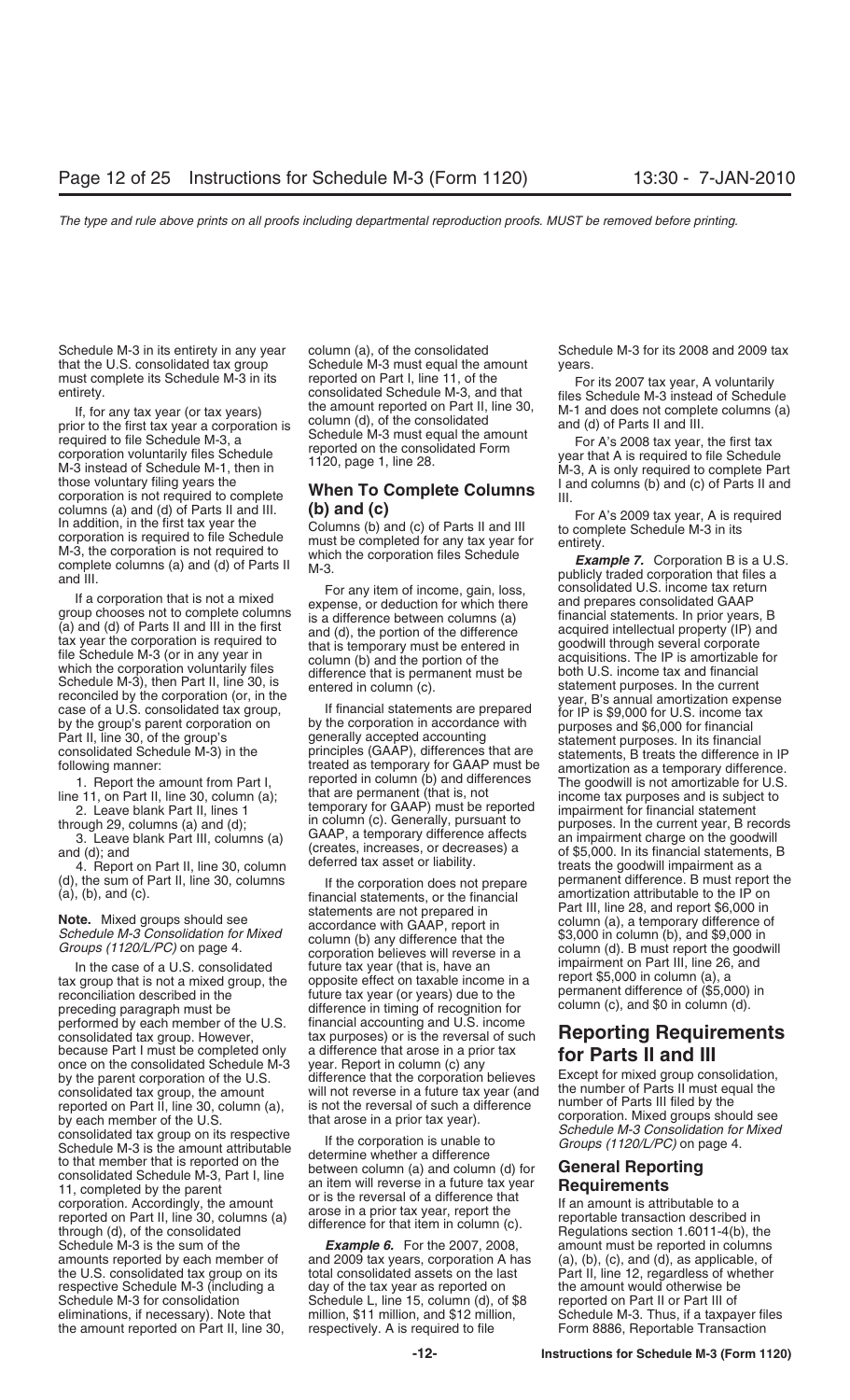Disclosure Statement, the amounts statements or exists in the corporation's included in Part II, lines 1 through 25,

interventional companies,<br>third parties, banks, or other entities,<br>whether from foreign or domestic<br>sources, whether taxable or exempt financial statements.<br>sources, whether taxable or exempt financial statements. from tax, and whether classified as  $\frac{1}{2}$  with limited exceptions, Part III<br>some other type of income for U.S. includes lines for specific items of the attached to any line even if none is<br>income tax purposes (such as

preceding paragraphs, a corporation is There is no difference between the tax purposes. In its financial<br>
required to report in column (a) of Parts financial accounting amount and the statements, C treats the differences required to report in column (a) of Parts financial accounting amount and the II and III the amount of any item taxable amount of an entire item of between financial statement and U.S. specifically listed on Schedule M-3 that income, loss, expense, or deduction income tax depreciation expense as specifically listed on Schedule M-3 that income, loss, expense, or deduction is included in the corporation's financial and the item is not described or giving rise to temporary differences that

attributable to that reportable books and records, regardless of the or Part III, lines 1 through 35, report the transaction must be reported on Part II, nomenclature associated with that item entire amount of the item in columns (a) line 12.<br>
in the financial statements or books and and (d) of Part II, line 28.<br>
Connection is required to report in an example records. Accurate completion of **Separately stated and a** A corporation is required to report in<br>
column (a) of Parts II and III the amount<br>
of any item specifically listed on<br>
of any item specifically listed on<br>
of any item specifically listed on<br>
of any item specifically listed Columning in the amounts according to the substantive and iterative in the separation of any term specifically listed on<br>
Schedule M-3 and in any manner the increase in control in the corporation scurent included in Schedu

Fa corporation would be required to<br>
expense or deduction (expense items).<br>
Fa corporation C is a<br>
the amount of any item specifically<br>
the amount of any item specifically<br>
expense item is described on Part III,<br>
limes 1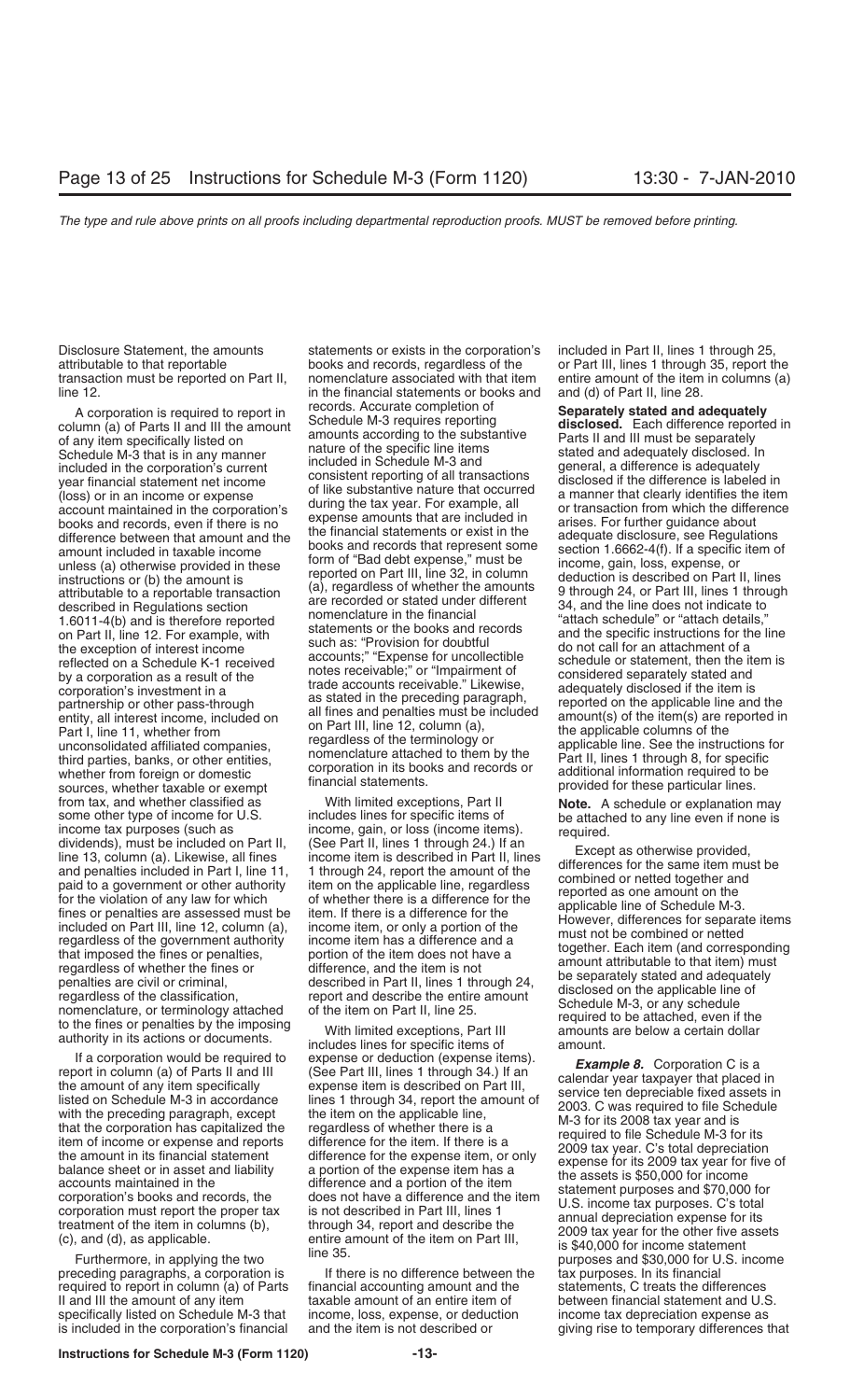tax year income statement depreciation<br>expense of \$90,000 in column (a), a

warranty expenses. In its financial<br>warranty expenses. In its financial<br>specifically described in Part III, line 11, line 15<br>statements, D treats the three reserver F must report all of its meals and<br>accounts as giving its and adequately disclose the amounts section 274(n) on Part III, line 11. **Line 3. Subpart F, QEF, and**<br>attributable to each of the other two<br>reserves coupons outstanding and **Dart II Reconciliation of Similar Income Inclus** reserves, coupons outstanding and **Part II. Reconciliation of Similar Income Inclusions** warranty costs, on a required, attached schedule that supports the amounts at **Net Income (Loss) per** amount included in taxable income

**Includible Corporations** resulting from elections under sections required to file Schedule M-3 for its<br>required to file Schedule M-3 for its<br>2008 tax year and is required to file required to file Schedule M-3 for its<br>
2008 tax year and is required to file **With Taxable Income per** amount included in taxable income<br>
Schedule M-3 for its 2009 tax year. On **Return** pursuant to section 1293 (relating t \$100,000 amount to establish the **Line 1. Income (Loss) From** Investment Company (PFIC) or<br>
reserve account and the \$250,000 to **Equity Method Foreign** Also include on line 3 PFIC<br> **Corporations** Companies expenses on E's 2009 financial **Corporations** mark-to-market gains and losses under However, the \$75,000 decrease to the

will reverse in future years. C must account as giving rise to a temporary dividends received and other taxable combine all of its depreciation difference that will reverse in future tax amounts received or includible from<br>adjustments. Accordingly, C must years. E must report on Part III, line 32, foreign corporations on Part II, li adjustments. Accordingly, C must years. E must report on Part III, line 32, foreign corporations on Part II, lines 2<br>
report on Part III, line 31, for its 2009 for its 2009 tax year income statement through 5, as applicabl for its 2009 tax year income statement through 5, as applicable.<br>bad debt expense of \$350,000 in column (a), a temporary difference of **Line 2. Gross Foreign**<br>(\$275,000) in column (b), and U.S. **Dividends Not Previously** 

temporary difference of \$10,000 in (\$275,000) in column (b), and U.S.<br>
column (b), and U.S. throme tax bad of express of  $\bullet$  throme tax bad debt expense of  $\bullet$  to depreciation expense of \$100,000 in \$75,000 in column (d

# Part III, line 35.<br>**Income Statement of** ander section 951 (relating to Subpart **Example 10.** Corporation E is a **Income Statement of** F), gains or other income inclusions

statements but are not deductible for Report on line 1, column (a), the section 1296. Do not report such gains U.S. income tax purposes in 2009. Financial income (loss) included in Part and losses on Part II, line 16.<br>However, the \$75,000 decrease to the I, line 11, for any foreign corporation reserve is deductible for U.S. income<br>tax purposes in 2009. In its financial remove such amount in column (b) or Report on line 4, column (d), the remove such amount in column (b) or

F), gains or other income inclusions<br>resulting from elections under sections Schedule M-3 for its 2009 tax year. On **Return**<br>January 2, 2009, E establishes an **Return pursuant to section 1293** (relating to section 1293 (relating to January 2, 2009, E establishes an<br>
Identity of any item reported on Part II, lines 1,<br>
receivable that provides the amporting<br>
schedule that provides the name of the<br>
schedule that provides the name of the<br>
schedule that p

statements, E treats the reserve (c), as applicable. Report the amount of amount of any section 78 gross-up not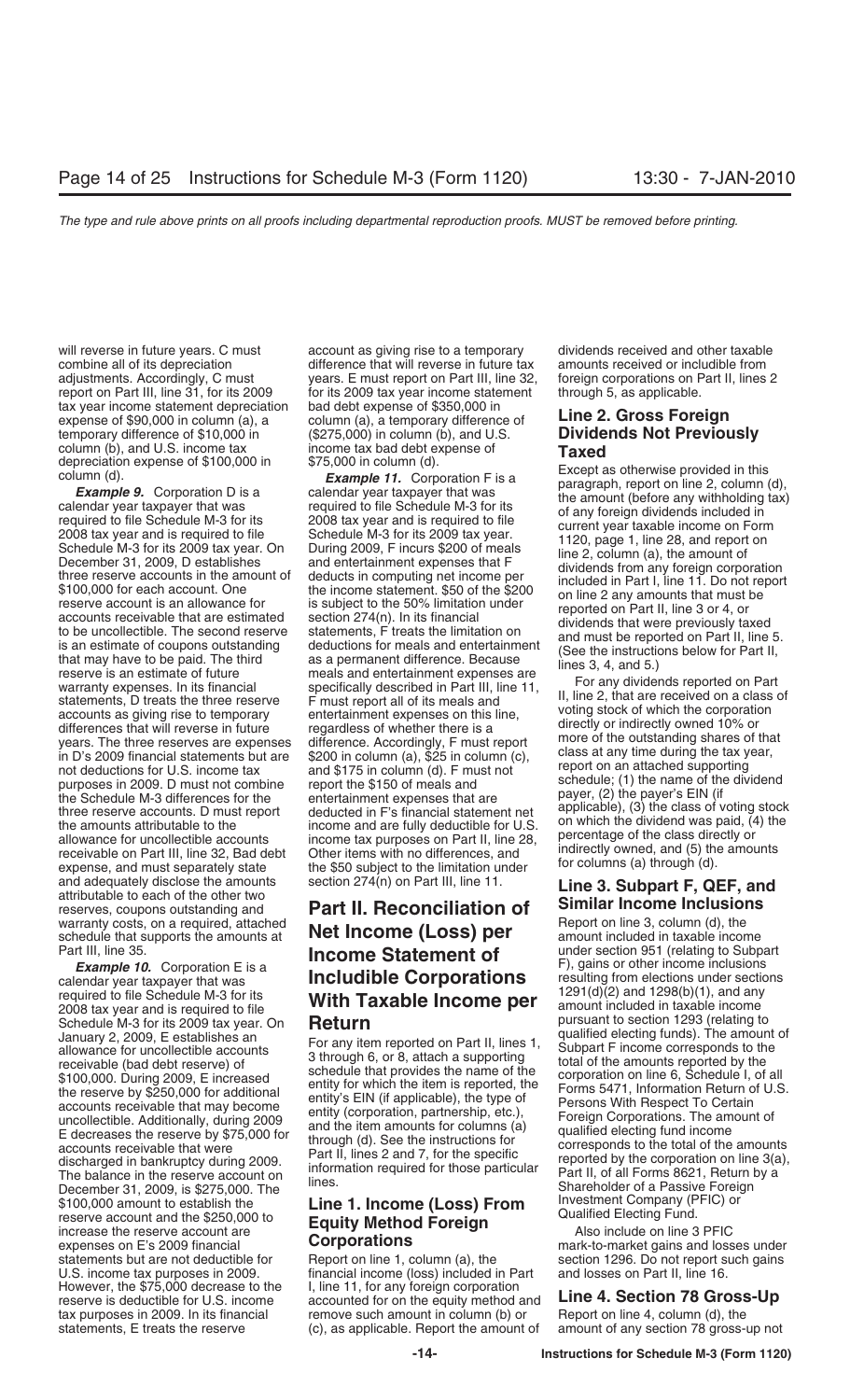included in column (d) of Part II, lines 9, intercompany dividends as part of On the consolidated Schedule M-3, 10, and 11, Income (loss) from U.S. statutory accounting net income, Part I, line 4, Worldwide consolidated partnerships, foreign partnerships, and include such intercompany dividends net income (loss) per income other pass-through entities. The section on Part II, line 7, column (a) and the statement, and on line 11, Net income 78 gross-up amount on this line 4 must taxable amount of those dividends on (loss) per income statement 78 gross-up amount on this line 4 must taxable amount of those dividends on (loss) per income statement of correspond to the total section 78 Part II, line 7, column (d). (For includible corporations, the U.S. correspond to the total section 78 gross-up amounts reported by the insurance companies included in the consolidated tax group GDS1 must corporation on all Forms 1118, Foreign consolidated U.S. income tax return, report \$900 of financial statement net<br>Tax Credit—Corporations, excluding see the instructions for Part I, lines 10 income (\$1,000 net income less Tax Credit—Corporations, excluding the amounts reported in column (d) of and 11.) minority interest).<br>Part II, lines 9, 10, and 11.

Report on line 7, column (a), the 100% owned. **Foreign Partnerships** amount of dividends included in Part I, *Example 12.* Corporation G is a For any interest owned by the line 11, that were received from any calendar vear taxnaver that was corporation or a member of the U.S.

line 7, columns (a) and (d) include only dividends received from U.S. GDS1 U.S. consolidated group. G 1. In column (a) the sum of the corporations that are not included in the prepares certified GAAP financial corporation's distributive share of U.S. consolidated tax group because statements for the consolidated income or loss from a U.S. or foreign intercompany dividends (dividends financial statement group consisting of partnership that is included in Part I, received from includible corporations G and DS1. G has no net income of its line 11; listed on Form 851) are eliminated or excluded for financial accounting interest in the income of DS1 on its applicable, except for amounts purposes and eliminated for the separate financial statements. DS1 has described in item 4, on page 16, the calculation of U.S. taxable income. In financial statement net income (before sum of all differences, if any, the case of an insurance company minority interests) and taxable income attributable to the corporation's included in the consolidated U.S. of \$1,000 (\$2,500 of revenue less distributive share of income or l

For any intercompany dividends The GDS1 group must prepare one<br>
(dividends received from includible consolidated Schedule M-3, Parts II **Line 5. Gross Foreign** (dividends received from includible consolidated Schedule M-3, Parts II<br> **Distributions Proviously** corporations listed on Form 851) and III, and three additional Schedules **Distributions Previously** corporations listed on Form 851) and III, and three additional Schedules<br>included on Part II, line 7, report on an M-3, Parts II and III: one for G, one for<br>attached supporting schedule: (1) the Report on line 5, column (a), any hame of the dividend payer, (2) the eliminations.<br>
distributions received from foreign payer's EIN, (3) the class of stock or

distributions received from horeign payers EIN, (3) the class of stock or The Schedule M-3, Parts II and that were previously paid, (4) the amount of any net III, for DS1, S1,000 is eported on Part<br>taxed for U.S. income ta

Line 7. U.S. Dividends Not<br>
Eliminated in Tax the studies of the U.S.<br>
Consolidation Consolidation<br>
Consolidation<br>
Consolidation<br>
Consolidation<br>
Consolidation<br>
Consolidation<br>
Consolidation<br>
Consolidation<br>
Consolidation<br>
Co **Consolidation** consolidated tax group that is less than **Line 10. Income (Loss) From**

line 11, that were received from any calendar year taxpayer that was<br>U.S. corporation. Report on line 7, required to file Schedule M-3 for its consolidated tax group that is treated<br>column (d), the amount of any U.S. 2008 dividends included in taxable income on Schedule M-3 for its 2009 tax year. G U.S. income tax purposes (other than Form 1120, page 1, line 28. owns 90% of the stock of U.S. an interest in a disregarded entity),<br>corporation DS1 G files a consolidated report amounts on Part II, line 9 or 10, Usually, the amounts included on corporation DS1. G files a consolidated report amounts on P<br>e 7, columns (a) and (d) include only U.S. income tax return with DS1 as the as described below: received from includible corporations G and DS1. G has no net income of its line 11; financial statement net income (before sum of all differences, if any, income tax return required to report  $$1,500 \text{ cost of goods sold)}$ . a U.S. or foreign partnership; and

distributive share of income or loss from

### **Instructions for Schedule M-3 (Form 1120) -15-**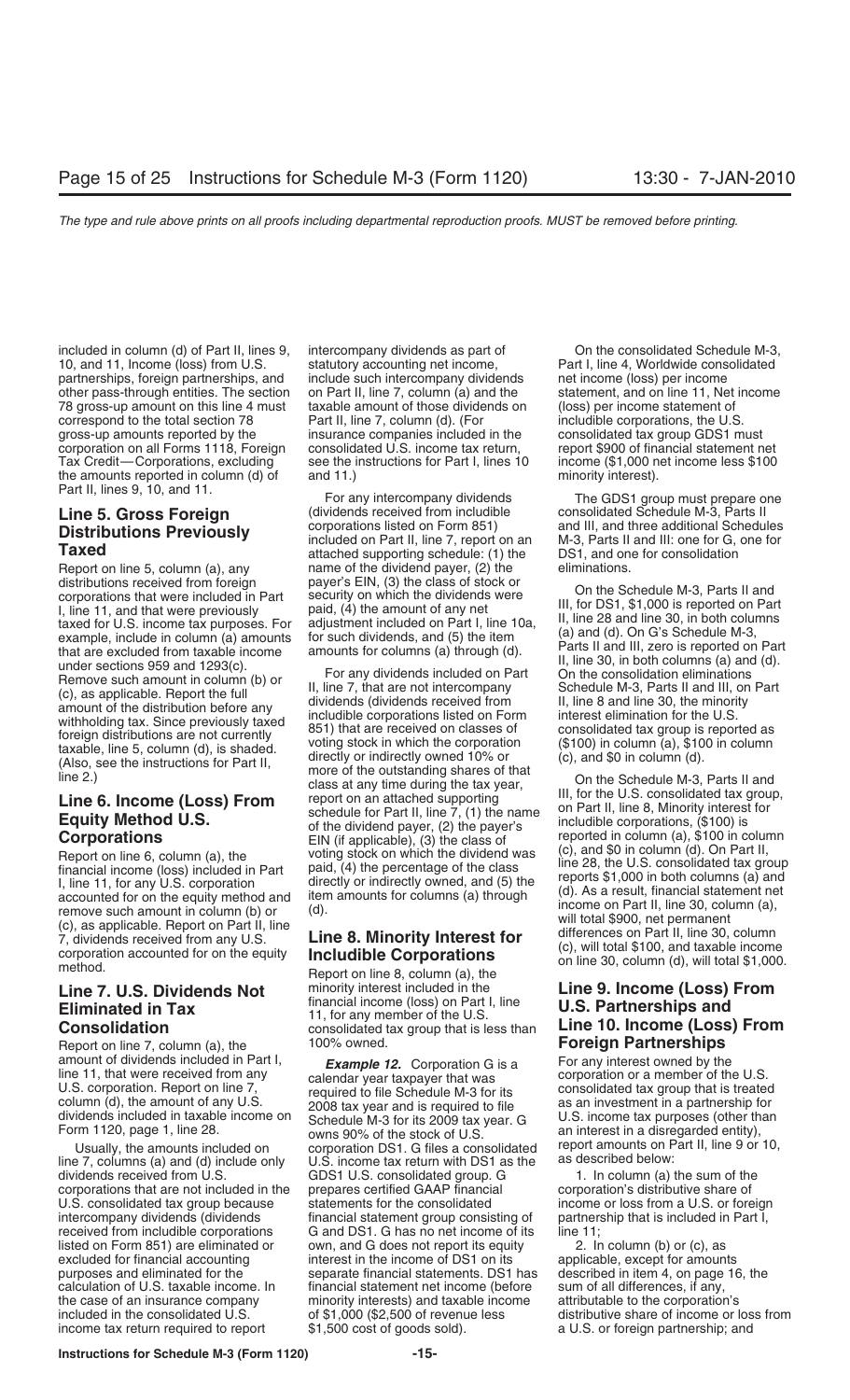described in item 4, on page 16, the contributions of  $(\$3,910)$  in columns (b) amounts. sum of all amounts of income, gain,<br>
loss, or deduction attributable to the<br>
corporation's distributable to the<br>
corporation's distributable to the<br>
partnership (that is, the sum of all<br>
amounts reportable on the corporati

10, as applicable, any portion of a entity that is included in Part I, line 11; In lieu of the requirements of the corporation's domestic production entity that is included in Part I, line 11; In lieu of the requirements

Schedule M-3 for its 2009 tax year. H<br>has an investment in a U.S. partnership<br>USP. H prepares financial statements<br>in accordance with GAAP. In its<br>financial statements. H treats the schedule that provides that entity's<br>fin in accolume that provides that entity's<br>
in the description provided<br>
difference between financial statement and taxbe the comporation's comporation's end of year profit-sharing<br>
in the description provided<br>
interesting th

*Example 13* except that corporation H's differences, would otherwise be Regulations section 1.6011-4(b)(5), charitable contribution deduction is reported elsewhere in Part II or Part III. another loss of \$5 million results from a wholly attributable to its partnership Thus, if a taxpayer files Form 8886 for reportable transaction described in interest in USP and is limited to \$90 any reportable transaction described in Regulations section 1.6011-4( interest in USP and is limited to \$90 any reportable transaction described in Regulations section 1.6011-4(b)(4), and pursuant to section 170(b)(2) due to Regulations section 1.6011-4, the temaining five abandonment losses pursuant to section 170(b)(2) due to Regulations section 1.6011-4, the the remaining five abandonment losses bregulations section 1.6011-4, the the remaining five abandonment losses ancurred by H. amounts attributable to t In its financial statements, H treated transaction must be reported on Part II, discloses the reportable transactions this limitation as a temporary difference. line 12. In addition, all income and and serving rise to the this limitation as a temporary difference. In anduition, all income and and giving rise to the \$12 million and \$5<br>19 expense amounts attributable to a million losses on separate Forms 88 H must not report the charitable expense amounts attributable to a million losses on separate Forms 8886 contribution limitation of \$3,910 (\$4,000 reportable transaction must be reported and sequentially numbers them X1 and report on Part II, line 9. H must report on Part II, line transaction must be reported transaction must -\$90) on Part II, line 9. H must report on Part II, line 12, columns (a) and (d) and (d) the line 21, and conte<br>the limitation on Part III, line 21, and seven if there is no difference between the limitation on Part III, line 21, and state and adequately disclose the  $$12$ 

3. In column (d), except for amounts report the disallowed charitable the financial amounts and the taxable

partnership interest held by the all differences, if any, attributable to the reportable transaction if the corporation. A corporation must report<br>this deduction only on Part III, line 22.<br>For each partnership reported on

loss-sharing percentage (if applicable),<br>
and the amount reported in column (a),<br>
(b), (c), or (d) of lines 9 or 10, as<br>
any portion of a corporation's domestic<br>
applicable.<br>
applicable.<br>
applicable.<br>
applicable transactio

**Example 14.** Same facts as of whether the difference, or **reportable transaction described in** amounts attributable to that reportable are not reportable transactions. J

Figure of the partner level (for example,<br>
the partner level (for example,<br>
limitations on utilization of charitable<br>
contributions, capital losses, and<br>
interest expense).<br>
4. Do not report on Part II, line 9 or<br>
4. Do no

activities deduction under section 199 2. In column (b) or (c), as preceding paragraph, a corporation will<br>even if some or all of the corporation's applicable, except for amounts be considered to have separately<br>described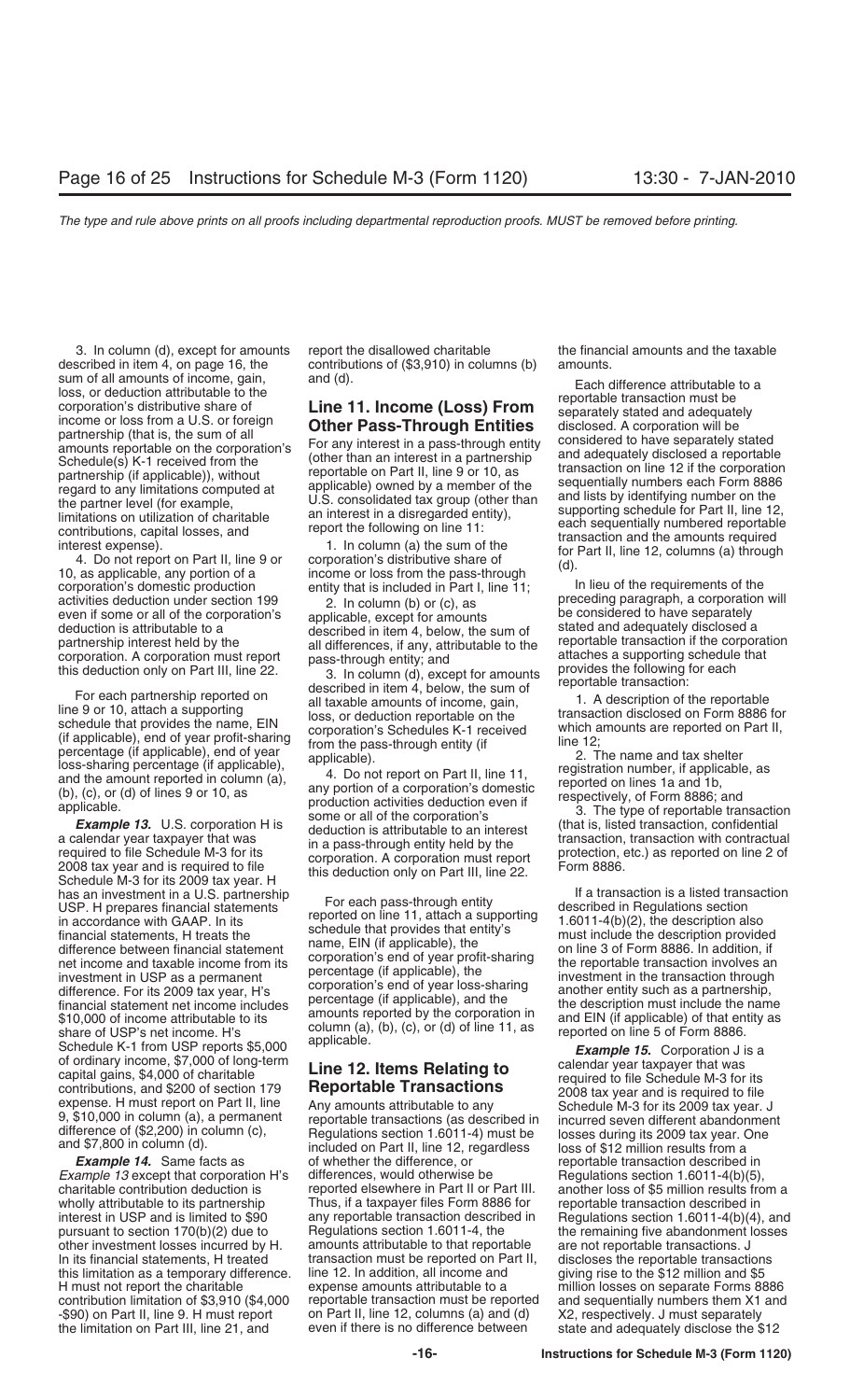reportable transaction described in exception of amounts required to be report the depreciation difference on<br>Regulations section 1.6011-4(b)(4). exception of amounts required to be Part III, line 31, Depreciation, and<br>Thi This reportable transaction is the only<br>
reported on Part II, line 12, the<br>
reportable transaction for K's 2009 tax<br>
year and results in a \$7 million capital 14, a single amount net of all (d).<br>
year and results in a \$7 m loss for both financial accounting adjustments attributable solely to the purposes and U.S. income tax use of the different overall methods of purposes and U.S. income tax use of the different overall methods of<br>does not result in a difference, K is celated to accounting (for example, adjustments and does not result in a difference, K is related to accounts payab through (d). Alternatively, the **Example 17.** Corporation L is a ineffective under GAAP but still is a transaction will be adequately disclosed **Example 17.** Corporation L is a ineffective under GAAP but still is a calenda if the supporting statement for line 12 calendar year taxpayer that was valid hedge under section 1221(b)(2),<br>includes a description of the supported on line<br>includes a description of the transaction, the name and tax shelter 2008 tax year and is required to file 15. The hedge of a capital asset, which<br>requistration number if any and the type Schedule M-3 for its 2009 tax year. L is not a valid hedge for U. registration number, if any, and the type Schedule M-3 for its 2009 tax year. Let us not a valid heater for U.S. income tax values of repares financial statements in of reportable transaction disclosed on prepares financial statements in purposes but may be considered a<br>Form 8886.

on Part II, line 13, column  $(d)$ , the total Form 1120, page 1, line 28, that is not

million and \$5 million losses on Part II, Schedule M-3. In columns (b) or (c), as for L's year ending December 31, 2009, line 12. The \$12 million loss and the \$5 applicable, adjust for any amounts L reported financial statement million loss will be adequately disclosed treated for U.S. income tax purposes as depreciation expense of \$15,000 and if J attaches a supporting schedule for interest income that are treated as depreciation for U.S. income if J attaches a supporting schedule for interest income that are treated as depreciation for U.S. income tax income tax some other form of income for financial purposes of \$25,000. For L's 200 line 12 that lists each of the some other form of income for financial purposes of \$25,000. For L's 2009 tax<br>Sequentially numbered forms, Form saccounting purposes, or vice versa. For year using an overall cash method of sequentially numbered forms, Form accounting purposes, or vice versa. For year using an overall cash method of<br>8886-X1 and Form 8886-X2, and with example, adjustments to interest accounting. L does not recognize the 8886-X1 and Form 8886-X2, and with example, adjustments to interest accounting, L does not recognize the respect to each reportable transaction income resulting from adjustments  $$35,000$  of revenue attributable to the rep reports the appropriate amounts made in accordance with the accounts receivable, cannot deduct the required for Part II, line 12, columns (a) instructions for Part II, line 18, should \$10,000 allowance for bad debt, and

required to file Schedule M-3 for its fore the difference must be reported on line<br>2008 tax year and is required to file fore the redge of a capital asset, which Form 8886.<br>
Form 8886.<br>
Line 13. Interest Income to the coverall cash method of accounting. Luses be reported here.<br>
Line 13. Interest Income to an overall cash method of accounting<br>
for U.S. income tax purposes. L's Repor Report on Part II, line 13, column (a), financial statements for the year ending computed under the mark-to-market the total amount of interest income December 31, 2009, report accounts method of accounting on line 15 and the total amount of interest income December 31, 2009, report accounts method of accounting on line 15 and included on Part I, line 11, and report receivable of \$35,000, an allowance for not on Part II, line 16.<br>
on Part I amount of interest income included on payable of \$17,000 related to current Report any gain or loss from<br>Form 1120, page 1, line 28, that is not year acquisition and reorganization inventory hedging transactions on line required to be reported elsewhere on legal and accounting fees. In addition, 15 and not on Part II, line 17.

required for Part II, line 12, columns (a) instructions for Part II, line 18, should<br>disclosures will be adequate if the<br>disclosures will be adequate if the<br>disclosures will be adequate if the<br>disclosures will be adequate **Example 16.** Corporation K is a<br>calendar year taxpayer that was<br>required to file Schedule M-3 for its<br>2008 tax year and is required to file<br>Schedule M-3 for its<br>3 for its<br>3 for its<br>3 for its<br>3 for its<br>3 for its<br>3 for its<br>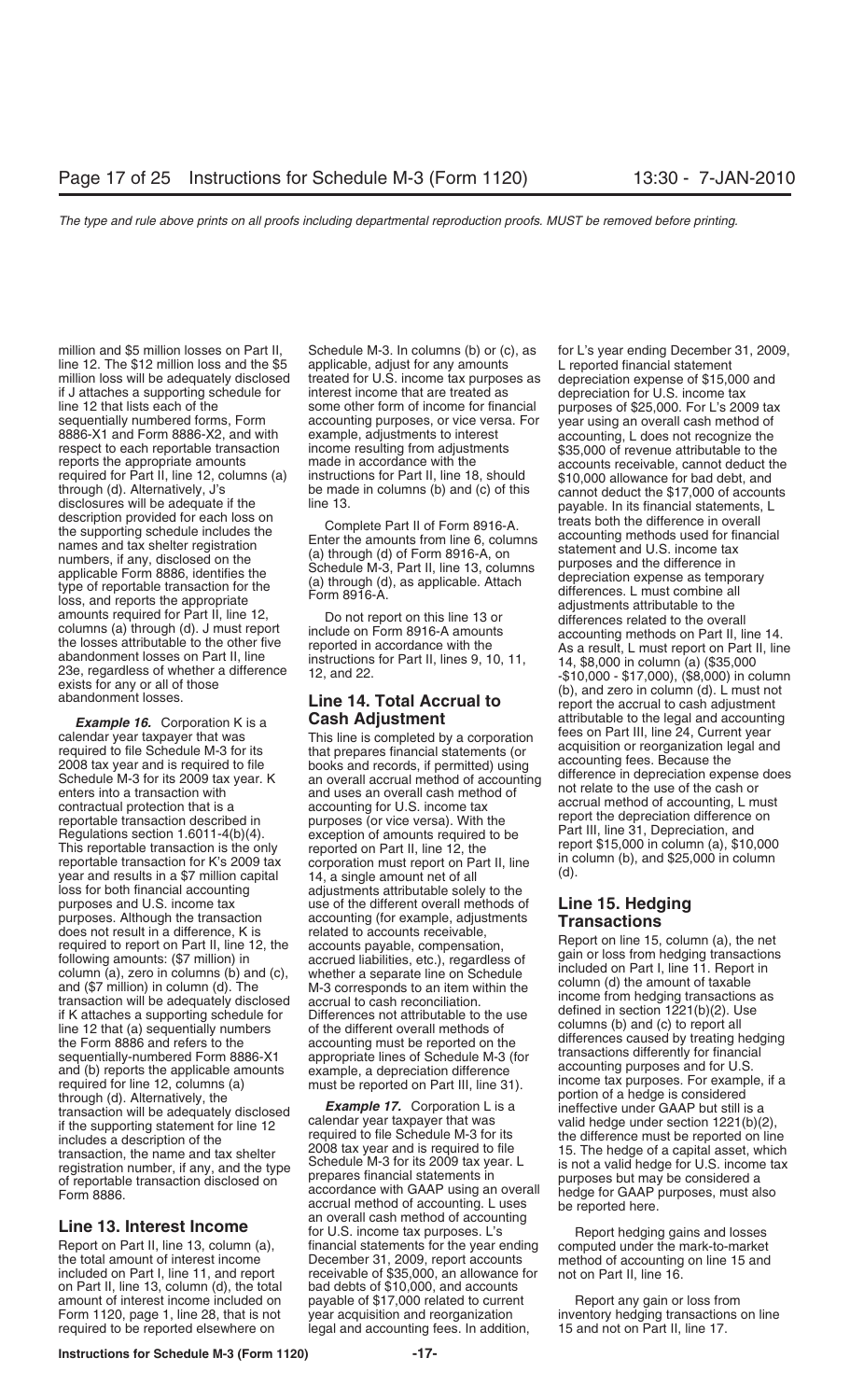• Any gain or loss from inventory<br>hedging transactions reportable on Part Line 18. Sale Versus Lease from these transactions. For U.S.

associated with the inventories of **Asset transfer transactions with** column (a), (\$100) in column (b), and dealers in securities under section 475, periodic payments characterized for zero in column (d). In addition, M mu

valuation, reportable on Part II, line 19; opposite for tax purposes. If the

income or loss for any securities, a dealer in<br>
by a dealer in securities, a dealer in<br>
by a dealer in securities, a dealer in<br>
example 18. Corporation Case and dealer in securities having made a valid<br>
election under<br>
ele For financial accounting purposes. All expense for such transactions must be<br> **Line 17. Cost of Goods Sold** for financial accounting purposes. All expense for such transactions must be<br>
Report on line 17 any amounts expens Report on line 17 any amounts expenses is subject to the  $50\%$  (a) or (d), as applicable. Use columns deducted as part of cost of goods sold limitation under section  $274(n)$  In its (b) and (c) of Part II, lines 13 and 18 deducted as part of cost of goods sold<br>during the tax year, regardless of financial statements, C treats the during the tax year, regardless of financial statements, C treats the amounts would otherwise<br>whether the amount whether the amounts would otherwise  $$50,000$  depreciation and \$100 of the report the differences be reported elsewhere in Part II or Part meals and entertainment as other costs (a) and (d). be reported elsewhere in Part II or Part meals and entertainment as other costs (III. III. in computing cost of goods sold. C<br>
included as cost of goods sold items<br>
included as cost of goods sold items<br>
schedule M-3, Part II, line 17, in<br>
are amounts attributable to inventory<br>
valuation, such as amounts att Good required to be capitalized<br>
(including depreciation) such as section<br>
263A costs, inventory shrinkage column (c), and \$70,050 in column (d)<br>
accounts for each transaction as a sale.<br>
For U.S. income tax purposes, each reserves, and lower of cost or market and entertainment expenses). In the stransactions must be treated as addition, C must report on Part III, line lease. In its financial statements, M<br>Complete Part Lof Form 8916-4 31, f Complete Part I of Form 8916-A. 31, for its 2009 tax year income<br>
Enter the amounts from line 8, columns<br>
(a) through (d) of Form 8916-A, on<br>
Schedule M-3, Part II, line 17, columns<br>
(a) through (d), as applicable. Attach<br> galive amounts.<br>Do not report the following on this added to the amounts included on Part from prior years and treats \$400 as line 17 or on Form 8916-A: II, line 17, detailed in this example and principal and \$100 as interest income. • Amounts reportable on Part II, line reported on Form 8916-A and on Part For financial accounting purposes, M<br>I line 17 in the appropriate columns reports gross profit of \$300 (\$1,000

dealers in securities under section 475, periodic payments characterized for zero in column (d). In addition, M must<br>reportable on Part II, line 16; financial accounting purposes as either report on Part II, line 18, \$300 financial accounting purposes as either • Section 481(a) adjustments related to a sale or a lease may, under some profit in column (a), \$200 in column (b), cost of goods sold or inventory circumstances, be characterized as the and \$500 of gross rental income in circumstances, be characterized as the and \$500 of gross rental income in<br>opposite for tax purposes. If the column (d). Lastly, M must report on

**Line 16. Mark-to-Market** • Fines and penalties reportable on transaction is treated as a lease, the periodic<br>Part III, line 12;<br>**Income (I, coo)** Part III, line 12; **Income (Loss)**<br> **Part III**, line 12;<br> **Part III**, line 12;<br> **Part III**, line 12;<br>
also reports as gross rental income and<br>
Report on line 16 any amount<br>
representing the mark-to-market interval and<br>
representing the mark-

12; ID; II, line 17, in the appropriate columns. Teports gross profit of \$300 (\$1,000<br>The appropriate columns. reports gross profit of \$300 (\$1,000 → \$700) and interest income of \$100 hedging transactions reportable on Part **Line 18. Sale Versus Lease** from these transactions. For U.S.<br>II. line 15: **for Sellers and/or Lessors** income tax purposes, M reports \$500 of II, line 15;<br>
• Amounts reportable on Part II, line<br>
• Amounts reportable on Part II, line<br>
• Amounts reportable on Part II, line<br>
• Amounts reportable on Part II, line<br>
• Mark-to-market income or (loss)<br>
• Mark-to-market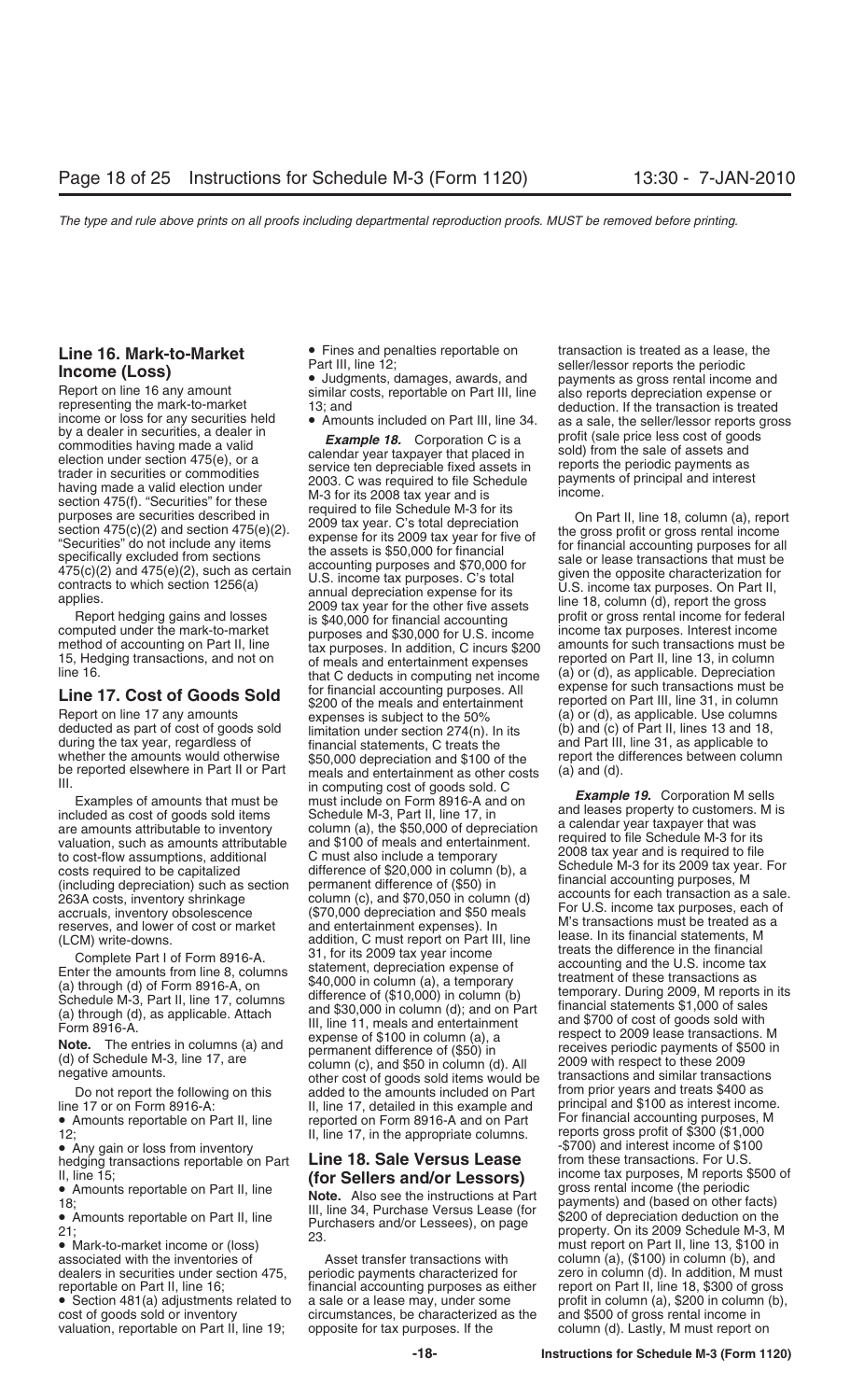effective for its 2009 tax year, N<br>
receives IRS consent to change its<br>
method of accounting for the UD under the stripped bond rules<br>
depreciable fixed assets and begins under section 1286; and<br>
Mass-Through Entities, depreciable fixed assets and begins<br>using the proper recovery period. The 4. Amounts treated as OID under **Abandonment Losses, and**<br>change in method of accounting results the below-market interest rate rules **Worthless Sto** change in method of accounting results<br>
of \$100,000 that is required to be<br>
spread over four tax years, beginning<br>
spread over four tax years, beginning<br>
spread over four tax years, beginning<br>
spread over four tax years, b

that were deferred from a prior financial includible corporations reported on Part<br>
that were deferred from a prior financial I, line 11. Reverse the amount reported **Losses**<br>
accounting year. Report on line 20,<br>
column (d column (d), amounts of revenues<br>
recognizable for U.S. income tax<br>
purposes in the current tax year that<br>
purposes in a different year. Also, and losses for U.S. income tax<br>
purposes are reported on Part II, lines<br>
purpose purposes in a different year. Also,<br>
report on line 20, column (d), any **Line 23b. Gross Capital** discloses each transaction that gives<br>
amount of revenues reported on line **Line 23b. Gross Capital** rise to a worthless sto amount of revenues reported on line **Line 23b. Gross Capital** rise to a worthless stock and the **Cains From Schedule D.** And the and the stock loss. 20, column (a), that are recognizable for U.S. income tax purposes in the for U.S. income tax purposes in the **Excluding Amounts From**<br>
current tax year. Use columns (b) and **Pass-Through Entities Line 23g. Other Gain/Loss on**<br>
(c) of line 20, as applicable, to report<br>
the differences between

# Part III, line 31, \$200 in column (b) and **Line 21. Income Recognition Line 23c. Gross Capital** (d). **From Long-Term Contracts Losses From Schedule D,**

**Line 19. Section 481(a)** Report on line 21 the amount of net **Excluding Amounts From**<br> **Adjustments Adjustments** income or loss for financial statement **Adjustments** entitled by purposes (or books and records, if With the exception of a section 481(a) applicable) or U.S. income tax **Abandonment Losses, and**<br>adjustment that is required to be purposes for any contract accounted for **Worthless Stock Losses** adjustment that is required to be purposes for any contract accounted for **reported** on Part II, line 12, for **Worth** under a long-term contract method of

Fracta district report the section<br>
481(a) adjustment on Part III, line 31.<br> **Line 20. Unearned/Deferred**<br> **Revenue**<br>
Report on line 23e any abandonment<br> **COSSES**<br> **COSSES**<br>
Report on line 23e any abandonment<br>
on the dispo

reported on Schedule D (Form 1120),<br>
Capital Gains and Losses, excluding Report on line 23g any gains or losses<br>
Line 20 must not be used to report capital gains from pass-through entities, from the sale or exchange of pro Line 20 must not be used to report capital gains from pass-through entities, from the sale or exchange of pro<br>income recognized from long-term which must be reported on Part II, lines other than inventory that are not income recognized from long-term which must be reported on Part II, lines contracts. Instead, use line 21. 9, 10, or 11, as applicable. 9, 10, or 11, as applicable. reported on lines 23b through 23f.

reportable transmissions, any difference<br>
reportable transactions, any difference<br>
reportable transactions, any difference<br>
accounting.<br>
accounting accounting excluding capital losses from 120),<br>
antibutable to an authori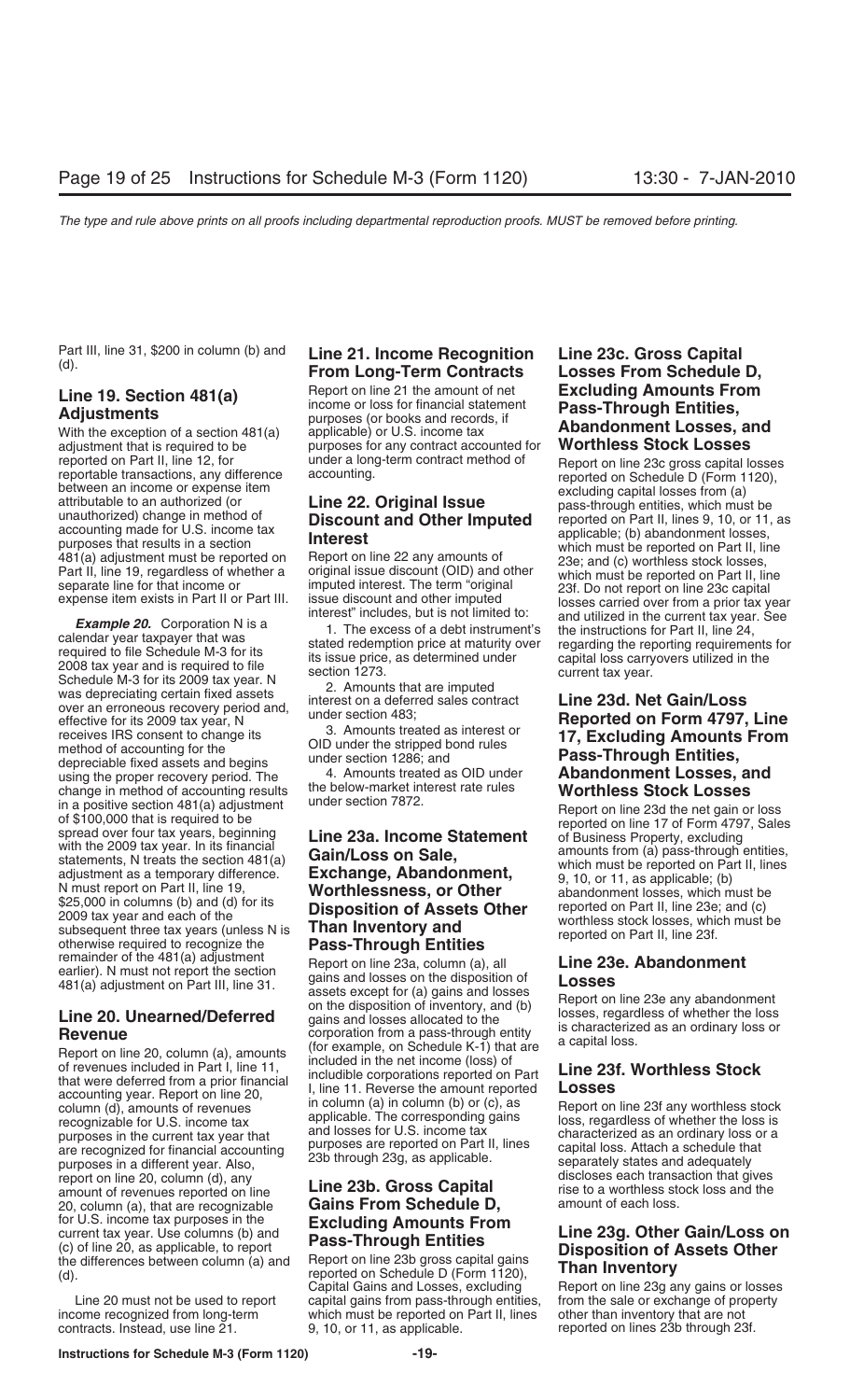columns (b) or (c), as applicable, and and B recognize revenue from the sale applicable line of Part II, lines 1 throug<br>(d) the excess of the net capital losses of inventory upon delivery to the 25, or Part III, lines 1 th (d) the excess of the net capital losses of inventory upon delivery to the 25, or Part III, lines 1 through 35<br>over the net capital gains reported on customer. For U.S. income tax Example 11 on page 14. over the net capital gains reported on Schedule D (Form 1120) by the purposes, P and A recognize such<br>corporation For a U.S. consolidated tax revenue consistent with the method corporation. For a U.S. consolidated tax revenue consistent with the method **Line 29a. 1120 Subgroup** group, the Schedule M-3 adjustment for used for financial statement purposes, **Reconciliation Totals**<br>the amount of the consolidated net whereas B recognizes such revenue

M-3 adjustment for the amount of the Combine lines 1 through 25 and enter See *Schedule M-3 Consolidation for*<br>Consolidated capital loss carryforward the total on line 26. Mixed Groups (1120/L/PC) on page 4 consolidated capital loss carryforward the total on line 26. *Mixed Groups (1120/L/PC)* on page 4. should not be made on the separate **Note.** Line 17, Cost of goods sold,<br>
consolidating Schedules M-3 of the columns (a) and (d), are negative **Line 29c. Life Insurance**<br>
includible corporations, but on the amounts which wi Includible corporations, but on the amounts which will affect the totals **Subgroup Reconciliation**<br>
separate Schedule M-3 for entered on line 26.<br> **Totals Totals** consolidation eliminations (or on Form<br>8916 in the case of a mixed group) as **Line 27. Total Expense/** described under *Completion of* **Deduction Items** See *Schedule M-3 Consolidation for*<br>*Schedule M-3 and Certain Allocations*, **Depart on Part II, line 27, columna (o)** Mixed Groups (1120/L/PC) on page 4.

defined by Statement of Financial **Line 28. Other Items With No** on the group's consolidated Schedule Accounting Standards (SFAS) No. 130 **Line 28. Other Items With No** M-3) in the following manner: Accounting Standards (SFAS) No. 130 **LINE 28. Other**<br>is reported on this line, describe the **Differences** is reported on this line, describe the **Differences**<br>item(s) in detail. Examples of<br>sufficiently detailed descriptions include the strategy in the strategy of sufficiently detailed descriptions include<br>"foreign currency tr

reported on line 25, or is reported on 25, or Part III, lines 1 through 35, report (d), the sum of Part II, line 30, columns Part II, line 28, is determined separately the entire amount of the item in  $(a)$ , (b), and (c). by each member of the U.S. columns (a) and (d) of line 28. If a U.S. consolidated tax group level. For expense, or deduction has a difference *Consolidation for Mixed Groups (1120/* example, U.S. corporation P has two and a portion of the item does not have *L/PC)* on page 4.

**Line 24. Capital Loss** subsidiaries, corporations A and B, that a difference, do not report any portion<br>**Limitation and Countemused** are included in P's consolidated of the item on line 28. Instead, report **Limitation and Carryforward**<br> **Used**<br>
Report as a positive amount on line 24. For financial statements and in P's<br>
For financial statement purposes, P, A, the portion with a difference and<br>
Report as a positive amount on Report as a positive amount on line 24, For financial statement purposes, P, A, the portion without a difference) on the columns (b) or (c), as applicable, and and B recognize revenue from the sale applicable line of Part the amount of the consolidated net<br>
the mount of the consolidated net<br>
capital loos that is disallowed should<br>
not be made on the separate<br>
consolidating Schedules M-3 of and A must report this revenue in<br>
combine lines 2

Schedule M-3 and Certain Allocations,<br>
Limitations, and Carryovers on page 5. Heport on Part II, line 27, columns (a) Mixed Groups (1120/L/PC) on page 4.<br>
Line 25. Other Income (Loss) of the amounts reported on Part III, l **Example 19. Solution (EUSS)**<br> **Solution (A)** as the corporation that is not a mixed<br>
Separately state and adequately<br>
disclose on Part II, line 25, all items of<br>
income (loss) with differences that a model of the positive If any "comprehensive income" as case Part II, line 27, column (b), \$50,000. Case of a U.S. consolidated tax group,

Whether an item of income (loss) is or included in Part II, lines 1 through 4. Report on Part II, line 30, column

Line 29c is only used by mixed groups.

consolidated tax group and not at the portion of an item of income, loss, **Note.** Mixed groups see *Schedule M-3*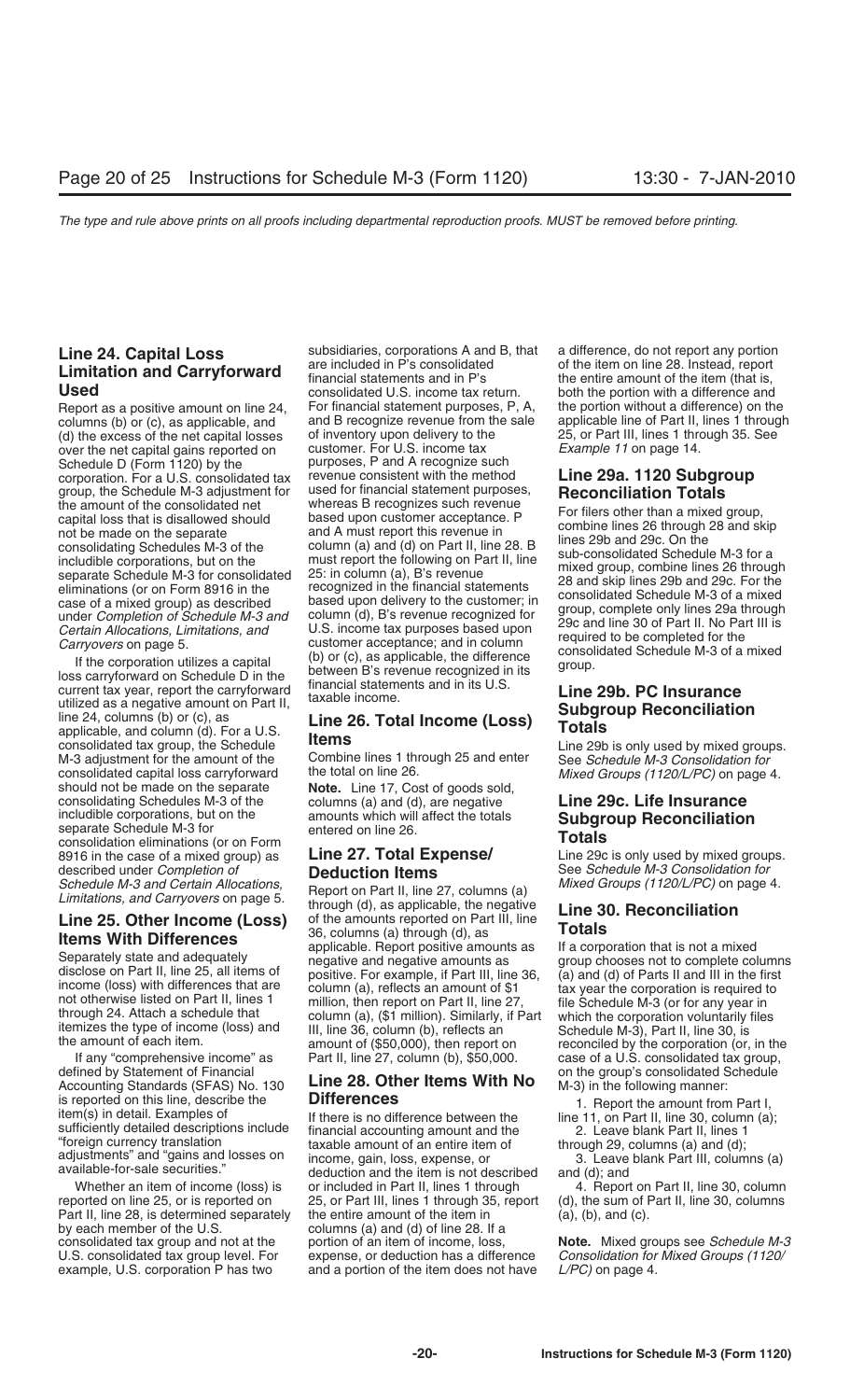# **With Taxable Income per** reported in column (a). **Entertainment**<br> **Daturn**—Evnense/ **Line 8** Interest Evnense Report on line 11, column (a), any

(or its books and records, if applicable),<br>report income tax expense as current and/or lessees), should be made in<br>income tax expense using lines 1, 3,<br>and 5, as applicable.<br>and 5, as applicable.<br>and 5, as applicable.

A U.S. consolidated tax group must<br>
complete Part III of Form 8916-A. All fines and penalties expensed in<br>
complete lines 1 through 6 in<br>
accrude) must form line 5, columns<br>
accrude) must be included on this line<br>
expense mombs the control of the books and records. If appear the properties of the original and regardless of how or where the applicable), then each member must<br>applicable), then each member must<br>applicable), then each member mu

**Part III. Reconciliation of** financial accounting net income and the stock appreciation rights, and restricted amount of foreign withholding taxes stock, regardless of whether such **Net Income (Loss) per** being deducted i **Net Income (Loss) per** being deducted in the return. If the payments are made to employees corporation is crediting foreign non-employees, or as payment for **Income Statement of** withholding taxes against the U.S. property or compensation for services.<br> **Includible Corporations** income tax liability, use column (b) or  $\cdot$ ,  $\cdot$ ,  $\cdot$ ,  $\cdot$ ,  $\cdot$ ,  $\cdot$ Includible Corporations throme tax liability, use column (b) or **Includible Corporations** (c), as applicable, to negate the amount **Line 11. Meals and**<br>With Taxable Income per reported in column (a). **Entertainment** 

If the corporation does not distinguish example, adjustments to interest parts II and III (for example, Part II, line<br>
If the corporation does not distinguish expense/deduction resulting from 17).<br>
between current and defe tax expense in its financial statements the instructions for Part III, line 34, **Line 12. Fines and Penalties**<br>(or its books and records, if applicable), Purchase versus lease (for purchasers Report on line 12 any fines or

correct for any difference between (ESPPs), phantom stock options, Do not report on this Part III, line 12, foreign withholding tax included in phantom stock units, stock warrants, amounts recovered from insurers or

**Reference to the control of the sumpler of the control of the total amount to the total amount of the total amount of the total amount of the total amount of the total amount of the total amount of the total amount of the**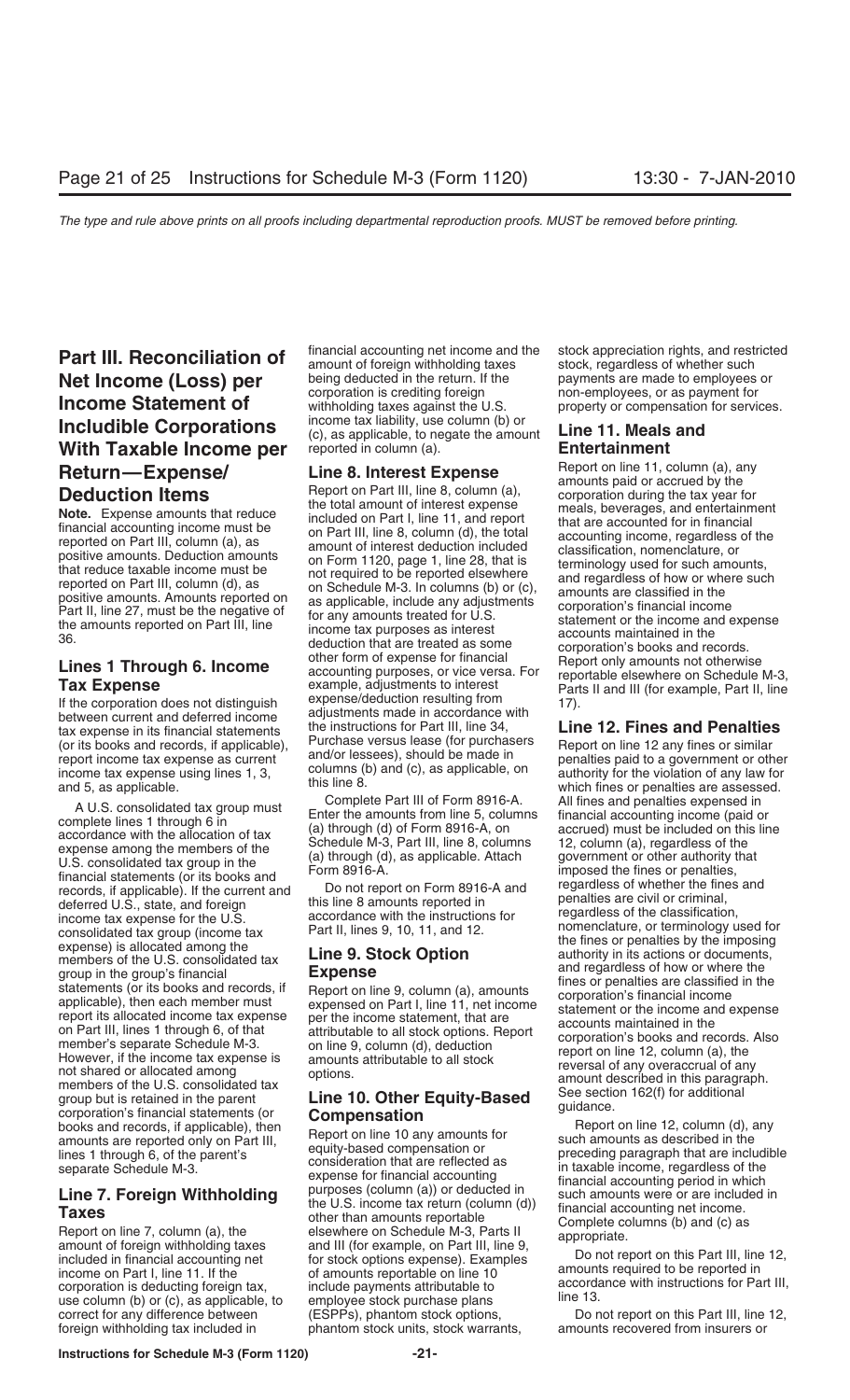any other indemnitors for any fines and payment is subject to limitation under contributions made during the tax year penalties described above. both sections 162(m) and 280G, report over the amount of the charitable

Report on line 13, column (a), the **Line 16. Pension and** as a positive amount on columns (b),<br>
inte a consolidated or actual<br>
inte **Profit-Sharing**<br>
inte a consolidated income tax<br>
inten a consolidated income tax<br>
settlem attributable to an estimate of future **Line 17. Other** carryforward utilized, should not be anticipated payments or actual made on the separate consolidating payments. Also report on line 13,<br> **Post-Retirement Benefits**<br>
Column (a), the reversal of any Report on line 17 any amounts corporations, but on the separat

Report on line 13, column (d), any<br>such amounts as are described in the<br>preceding paragraph that are includible<br>in taxable income, regardless of the<br>financial accounting period in which<br>such amounts were or are included in such amounts were or are included in<br>
financial accounting net income.<br>
Report on line 18, column (a), any **Production Activities**<br>
Complete columns (b) and (c) as compensation expense included in the **Deduction** Complete columns (b) and (c) as compensation expense included in the appropriate.<br>
net income (loss) amount reported in

amount of current compensation in<br>
excess of \$1 million (\$500,000 if the<br>
corporation receives or has received<br>
financial assistance under the Treasury<br> **Carryforward**<br> **Carryforward**<br> **Carryforward**<br> **Carryforward**<br> **Carr** financial assistance under the Treasury **Carryforward**<br>Troubled Asset Relief Program **Report as a negative amount on this** Troubled Asset Relief Program Report as a negative amount on this accounting fees paid or incurred in<br>(TARP)). Report the deductible line 21, columns (b), (c), and (d), as connection with a taxable or tax-fre compensation in column (d). If a applicable, the excess of charitable acquisition of property (for example,

Line 13. Judgments,<br> **Damages, Awards, and** entity and the total payments. See Regulations<br> **Damages, Awards, and** section 1.162-27(g) for the interaction the corporation utilizes a<br>
Similar Costs between sections 162(m) a

column (a), the reversal of any **Report on line 17** any amounts corporations, but on the separate overaccrual of any amount described in attributable to other post-retirement consolidating Schedule M-3 for overaccrual of any amount described in attributable to other post-retirement consolidating Schedule M-3 for this paragraph. benefits not otherwise includible on Part consolidation elimination elimination elimination eli

appropriate. The metric one (loss) amount reported in<br>
Do not report on this Part III, line 13,<br>
amounts required to be reported in<br>
accordance with instructions for Part III, line 13,<br>
the corporation's domestic productio Line 14. Parachute Payments<br>
Report on line 14, column (a), the total compensation subject to section 409A **Reorganization** Report on line 14, column (a), the total compensation subject to section 409A **Reorganization Investment**<br>expense included in financial on line 18.<br>**Banking Fees** 

- 
- 
- 
- 

expense included in financial<br>accounting net income on Part I, line to account of the control account of the control account of the control account of the anisometic of the anisometic members and denoted the particle parac

connection with a taxable or tax-free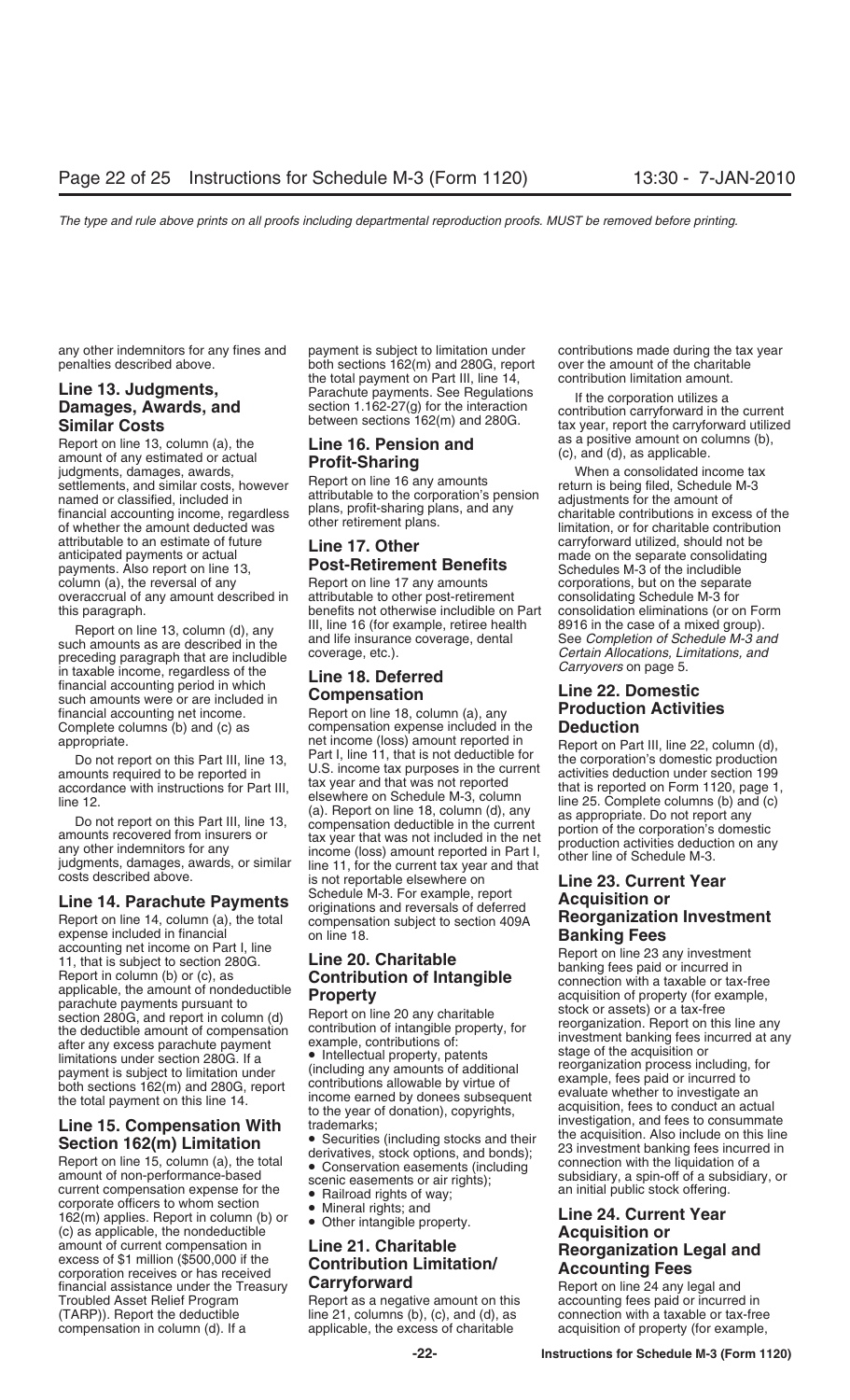stock or assets) or tax-free remediation costs described in section (b) and (c) of Part III, lines 8, 31, and reorganization. Report on this line any 198 that are paid or incurred during the 34, as applicable, to report the legal and accounting fees incurred at current tax year. The differences between column (a) and (d) any stage of the acquisition or<br>
reorganization process including, for **Line 31. Depreciation Example 21.** LIS corporation X

incurred in connection with a taxable or the purposes under section 166. The accounting and U.S. income tax in<br>tex-free acquisition of property (for the subsection of the subsection as a tax-free acquisition of property (for  $\frac{1}{2}$  Line 33. Corporate Owned the atment of this transaction as a temporary difference. During 2009, X ree acquisition of property (for **Line 33. Corporate Owned** temporary difference. During 200<br>example, stock or assets) or a tax-free **Life Insurance Premiums** reports in its financial statements Example, stock of assets) of a tax free<br> **Life Insurance Premiums** reports in its financial statements<br>
on Schedule M-3 (for example, Part III, Report on line 33 all amounts of \$1,000 of gross rental expense that, for on Schedule M-3 (for example, Part III, Report on line 33 all amounts of \$1,000 of gross rental expense that, for<br>line 23 or 24). Report on this line any insurance premiums attributable to any U.S. income tax purposes, is<br> directly or indirectly a beneficiary under principal and a \$300 payment of acquisition or reorganization process directly or indirectly a beneficiary under principal and a \$300 payment of including, for example, fees paid including, for example, fees paid or the policy or if the policy has a cash incurred to evaluate whether to value. Report in column (d) the amount deduction of \$1,200 (based on other investigate an acquisition fees to of t investigate an acquisition, fees to of the premiums that are deductible for federal income tax purposes.<br>
The Steven on this line of the acquisition.<br>
Also include on this line other **Line 34. Purchase Versus** accounting gross rental expense; Also include on this line other **Line 34. Purchase Versus** accounting gross rental expense;<br>acquisition/reorganization costs **Lease (for Purchasers and/or** column (b), (\$1,000); and column (d),

Other Costs<br>
Report on line 25 any other fees paid or expense deductible for federal income difference between the financial<br>
incurred in connection with a taxable or tax purposes under section 166. accounting and U.S. inc

**Line 26. Amortization/** Asset transfer transactions with and (d) for the depreciation deduction.<br> **Impairment of Goodwill** environce periodic payments characterized for **and and (d)** for **all of the symphone Impairment of Goodwin**<br> **Impairment of Goodwill**<br>
Report on line 26 amortization of financial accounting purposes as either<br> **Coodwill or amounts attributable to the** a purchase or a lease may, under some **Deduction Items** goodwill or amounts attributable to the a purchase or a lease may, under some **Deduction It**<br>impairment of goodwill circumstances, be characterized as the **Differences** impairment of goodwill. circumstances, be characterized as the **Difference** of the **Proposite** for tax purposes.

**and Start-Up Costs** periodic payments as gross rental through 34.<br> **Expense.** If the transaction is treated as *Whether* 

Report on line 28 any amortization or expense for a transaction treated as a in P's consolidated financial statements<br>impairment write-offs not otherwise but as a sale for U.S. income tax<br>includible on Schedule M-3. <br>purpo **Line 29. Section 198** rental deductions for a transaction estate tax expense when accrued. For relation treated as a lease for U.S. income tax U.S. income tax purposes, P and A Report on line 29, column (a), any interest expense for such transactions purposes, whereas B recognizes such amounts attributable to environmental on Part III, line 8, column (a) or (d), as deduction based on a method different remediation costs included on Part I, applicable. Report depreciation from that used for financial statement line 11. Report in columns (b), (c), and expense or deductions for such purposes. P and A must report this (d), as applicable, any deductible transactions on Part III, line 31, column expense/deduction in column (a) and (d), as applicable, any deductible transactions on Part III, line 31, column amounts attributable to environmental  $(a)$  or (d), as applicable. Use columns

Example 21. U.S. corporation<br>
example, fees paid of incourred to<br>
example 21. U.S. corporation X<br>
example 21. U.S. corporation X<br>
example 21. U.S. corporation X<br>
acquisition, fees to conduct an actual<br>
acquisition, fees to acquisition/reorganization costs<br>incurred in connection with the<br>liquidation of a subsidiary, a spin-off of<br>a subsidiary, or an initial public stock<br>offering.<br>of Purchasers and/or<br>a subsidiary, or an initial public stock<br>o

**Line 27. Amortization of** opposite for tax purposes.<br>If a transaction is treated as a lease, expense/deduction that are not<br>**Acquisition, Reorganization,** the purchaser/lessee reports the otherwise listed on Part III, lin

Report on line 27 amortization of a purchase. If the transaction is treated as<br>acquisition, reorganization, and start-up a purchase, the purchaser/lessee<br>costs. For purposes of column (b), (c),<br>and (d), include amounts amo **or Impairment Write-Offs** Report in column (a), gross rent subsidiaries, A and B, that are included<br>Report on line 28 any amortization or expense for a transaction treated as a in P's consolidated financial statements **Environmental Remediation**<br>
purposes but as a purchase for<br>
financial accounting purposes. Report the method used for financial statement<br>
financial accounting purposes. Report the method used for financial statement (d) on Part II, line 28. B must report the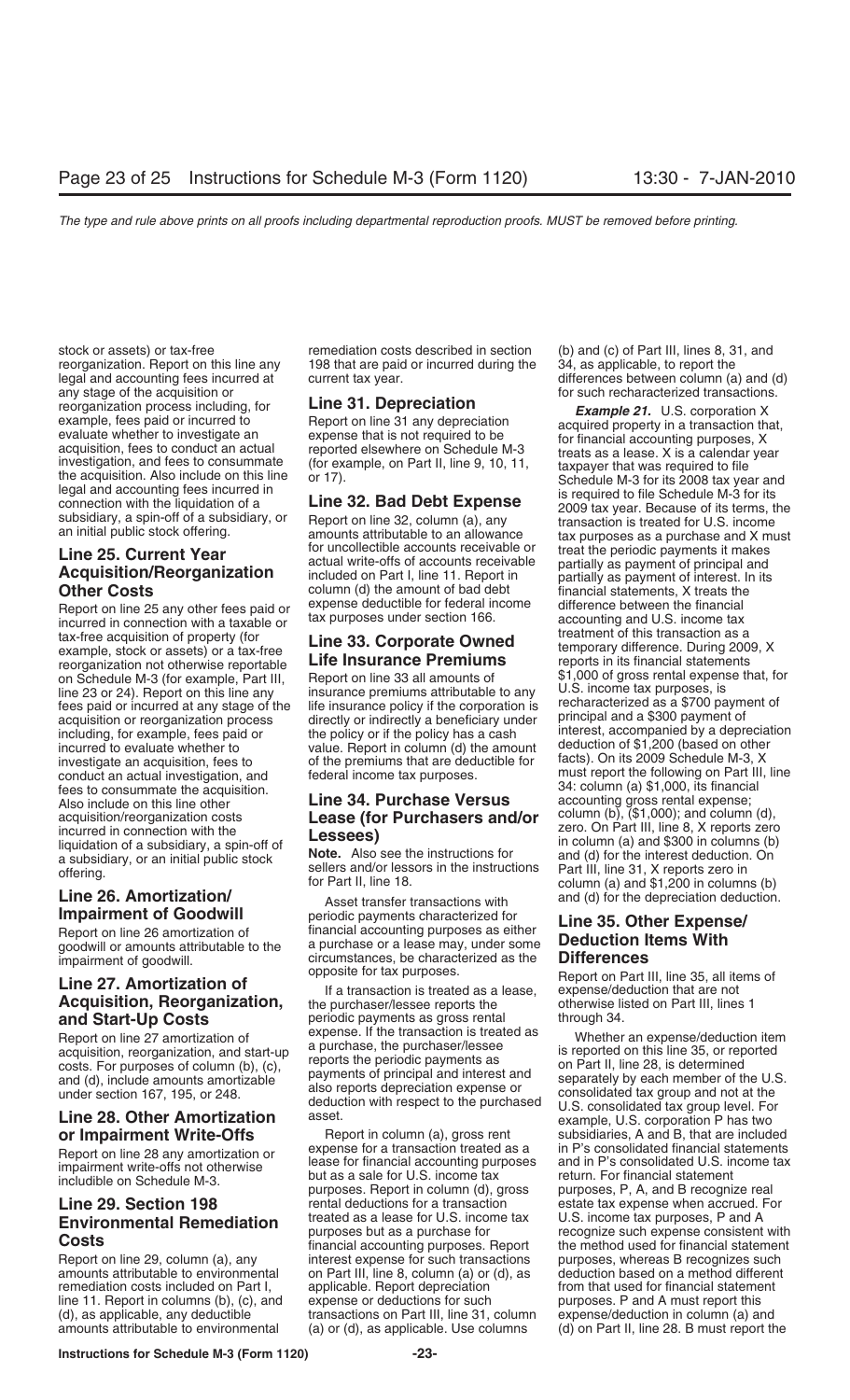real estate tax expense in its financial II, line 17.<br>statements and its real estate tax<br>rhe estatelle of details attached to expenses of \$800,000. For financial

Report on line 35 amounts related to the change in each reserve or the change insurance and statement includes anticipated or the change in each reserve or expenses for a discontinued operation advertising as temporary differences. Q<br>contingent liability that is not required to as a single amount, and its general must separately state and adequat contingent liability that is not required to as a single amount, and its general<br>be reported elsewhere on Schedule ledger or other books, records, and M-3. For example, amounts relating to workpapers provide details for the insurance premium and report changes in reserves for litigation must anticipated expenses under more \$250,000 in column (a) (\$500,000/12 changes in reserves for litigation must anticipated expenses under more  $\frac{\$250,000 \text{ in column (a) (\$500,000\text{ in})\}}{250,000 \text{ in column (b)}}$ be reported on Part III, line 13, and explanatory and defined categories months X 6 months), \$250,000 in explanatory and defined categories months X 6 months), \$250,000 in column amounts relating to changes in such as empl amounts relating to changes in such as employee termination costs, column (b), and \$500,000 in column reserves for uncollectible accounts lease cancellation costs, loss on sale of (d). Q must also separately state and

various items of prepaid expense, such requirement to separately state and<br>as prepaid subscriptions and license adequately disclose. In order to as prepaid subscriptions and license adequately disclose. In order to **Line 36. Total Expense/**<br>
fees. prepaid insurance, etc. separately state and adequately **Deduction Items** 

are deductible in the current tax year *Example 22.* Corporation Q is a column (a), reflects an amount of \$1 for U.S. income tax purposes. calendar year taxpayer that was million, then report on Part II, line 27,<br>Examples of items that must be required to file Schedule M-3 for its column (a), (\$1 million). Similarly, if F reported on line 35 include warranty 2008 tax year and is required to file III, line 36, column (b), reflects an reserves, restructuring reserves, Schedule M-3 for its 2009 tax year. On amount of (\$50,000), then report on reserves for discontinued operations, July 1 of each year, Q has a fixed Part II, line 27, column (b), \$50,000.

following on Part III, line 35, in column and reserves for acquisitions and liability for its annual insurance (a), B's expense recognized in the dispositions. Only report on line 35 premiums that provides a 12-month financial statements when accrued; in items that are not required to be coverage period beginning July 1 column (d), B's real estate tax expense reported elsewhere on Schedule M-3, through June 30. In addition, Q column (d), B's real estate tax expense reported elsewhere on Schedule M-3, through June 30. In addition, Q<br>recognized for U.S. income tax Parts II and III. For example, the historically prepays 12 months recognized for U.S. income tax Parts II and III. For example, the historically prepays 12 months of purposes; and in column (b) or (c), as expense for a reserve for inventory advertising expense on July 1. Or purposes; and in column (b) or (c), as expense for a reserve for inventory advertising expense on July 1. On July<br>applicable, the difference between B's obsolescence must be reported on Part 1, 2009, Q prepays its insuranc obsolescence must be reported on Part

SFAS No. 130 is reported on this line,<br>
describe the item(s) in detail as, for<br>
example, "Foreign currency translation<br>
adjustments" and "Gains and losses on<br>
available-for-sale securities."<br>
available-for-sale securities. available-for-sale securities.<br> **Reserves and contingent liabilities.** the amount reported in the income the income treatment and U.S. income tax<br>
Report on line 35 amounts related to statement includes anticipated the pre be reported elsewhere on Schedule disclose on Part III, line 35, its prepaid ledger or other books, records, and disclose on Part III, line 35, its prepaid worknappers provide details for the reserves for uncollectible accounts<br>
receivable must be reported on Part III, ease cancellation costs, loss on sale of (d). Q must also separately state and<br>
receivable must be reported on Part III, equipment, etc., a supp fees, prepaid insurance, etc. separately state and adequately<br> **Depart on line 25, column (c)** disclose the employee termination Report on line 35, column (a), disclose the employee termination<br>
expenses included in net income<br>
reported on Part I, line 11, that are<br>
reported on Part II, line 11, that are<br>
related to reserves and contingent<br>
liabilit

statements and its real estate tax<br>deduction recognized for U.S. taxable<br>income purposes. Comprehensive income. If any<br>"comprehensive income" as defined by the return for line 35 must separately<br>"comprehensive income" as d

column (a), (\$1 million). Similarly, if Part